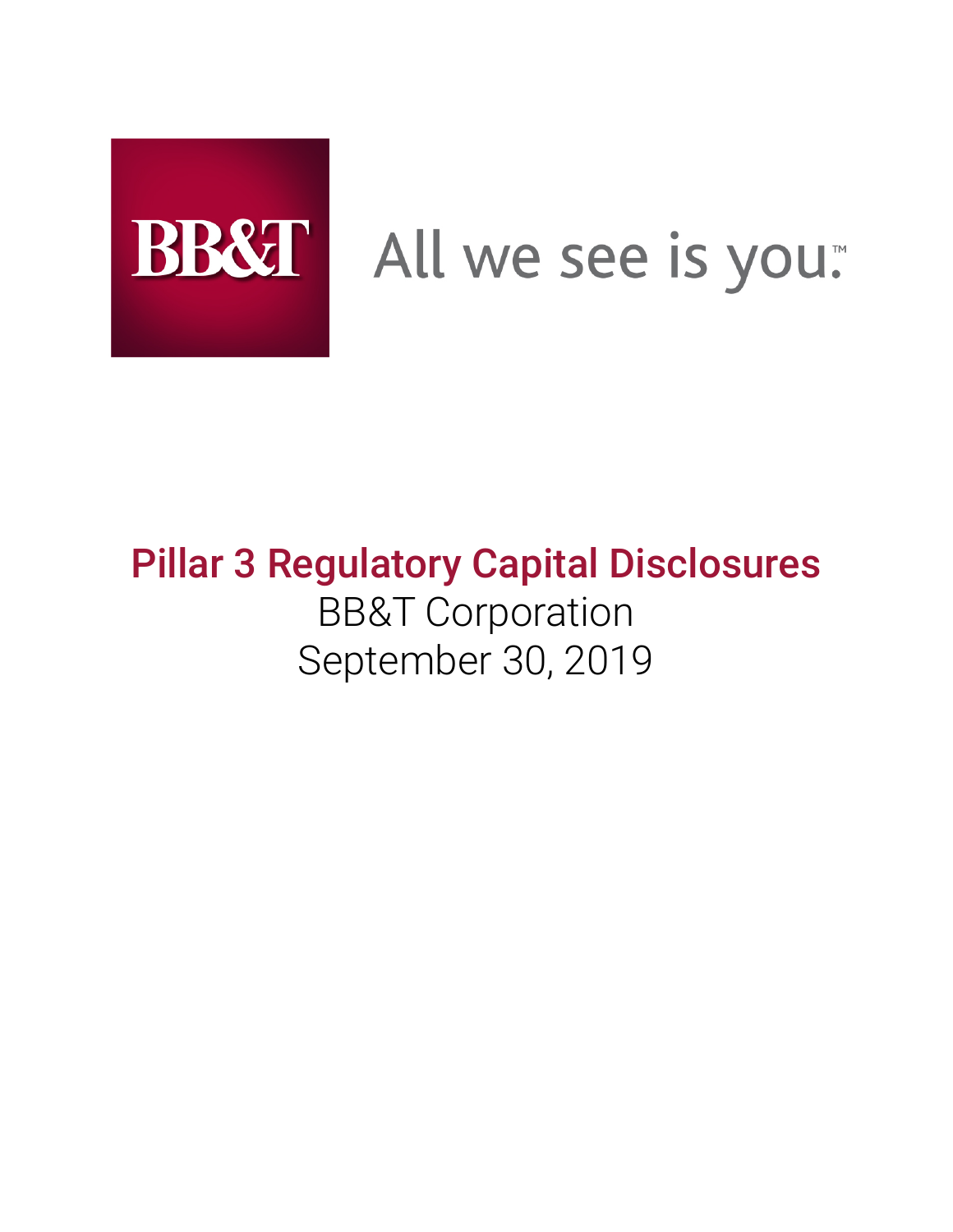#### **Table of Contents**

|                                                   | Page No.         |
|---------------------------------------------------|------------------|
| <b>Glossary of Defined Terms</b>                  |                  |
| Introduction                                      | $\overline{2}$   |
| <b>Regulatory Capital</b>                         | $\overline{3}$   |
| Capital Adequacy Process                          | 4                |
| <b>Capital Ratios</b>                             | $\underline{6}$  |
| Credit Risk                                       | 7                |
| <b>Risk Mitigation</b>                            | 13               |
| Securitizations                                   | 15               |
| Equity Securities not Subject to Market Risk Rule | $\underline{16}$ |
| Forward-Looking Statements                        | 17               |
|                                                   |                  |
| Appendix:                                         |                  |
| <b>Cross Reference Table</b>                      | $A-1$            |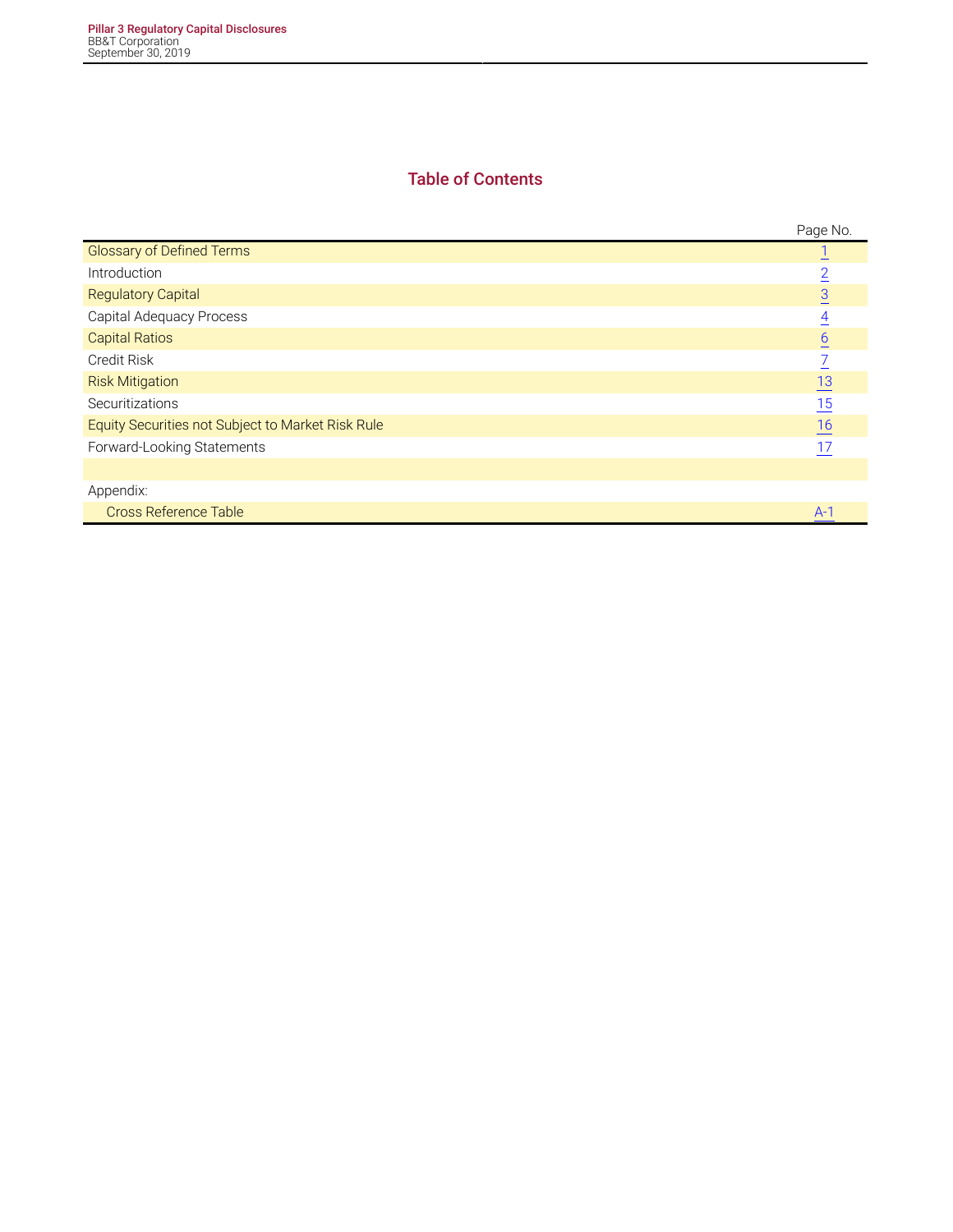# <span id="page-2-0"></span>**Glossary of Defined Terms** – The following terms may be used throughout this Report:

| Term                  | <b>Definition</b>                                                                        |
|-----------------------|------------------------------------------------------------------------------------------|
| <b>ACL</b>            | Allowance for credit losses                                                              |
| <b>AFS</b>            | Available-for-sale                                                                       |
| <b>Agency MBS</b>     | Mortgage-backed securities issued by a U.S. government agency or GSE                     |
| <b>ALLL</b>           | Allowance for loan and lease losses                                                      |
| <b>AOCI</b>           | Accumulated other comprehensive income (loss)                                            |
| <b>BOLI</b>           | Bank-owned life insurance                                                                |
| <b>Basel III</b>      | Global regulatory standards on bank capital adequacy and liquidity published by the BCBS |
| BB&T                  | <b>BB&amp;T Corporation and subsidiaries</b>                                             |
| <b>BCBS</b>           | Basel Committee on Banking Supervision                                                   |
| <b>BHC</b>            | Bank holding company                                                                     |
| <b>Branch Bank</b>    | <b>Branch Banking and Trust Company</b>                                                  |
| CAP                   | Capital Adequacy Process                                                                 |
| <b>CCAR</b>           | Comprehensive Capital Analysis and Review                                                |
| CCP                   | Central clearing party                                                                   |
| CET1                  | Common equity tier 1                                                                     |
| Company               | BB&T Corporation and subsidiaries (interchangeable with "BB&T" above)                    |
| <b>CRA</b>            | Community Reinvestment Act of 1977                                                       |
| CRE                   | Commercial real estate                                                                   |
| <b>CSA</b>            | Credit support annex                                                                     |
| Dodd-Frank Act        | Dodd-Frank Wall Street Reform and Consumer Protection Act                                |
| <b>FDIC</b>           | <b>Federal Deposit Insurance Corporation</b>                                             |
| <b>FFELP</b>          | Federal Family Education Loan Program                                                    |
| <b>FHC</b>            | <b>Financial Holding Company</b>                                                         |
| <b>FRB</b>            | Board of Governors of the Federal Reserve System                                         |
| <b>GAAP</b>           | Accounting principles generally accepted in the United States of America                 |
| <b>GSE</b>            | U.S. government-sponsored enterprise                                                     |
| <b>HTM</b>            | Held-to-maturity                                                                         |
| <b>HVCRE</b>          | High volatility commercial real estate                                                   |
| <b>ISDA</b>           | International Swaps and Derivatives Association, Inc.                                    |
| <b>LHFI</b>           | Loans and leases held for investment                                                     |
| <b>MBS</b>            | Mortgage-backed securities                                                               |
| MD&A                  | Management's Discussion and Analysis                                                     |
| <b>MDB</b>            | Multilateral development bank                                                            |
| <b>MSR</b>            | Mortgage servicing right                                                                 |
| <b>NIM</b>            | Net interest margin                                                                      |
| <b>OTC</b>            | Over-the-counter                                                                         |
| <b>Parent Company</b> | BB&T Corporation, the parent company of Branch Bank and other subsidiaries               |
| PCI                   | Purchased credit impaired loans                                                          |
| <b>PSE</b>            | Public sector entity                                                                     |
| Rule                  | Capital Adequacy - Basel III Final Rule                                                  |
| <b>RWA</b>            | Risk-weighted assets                                                                     |
| <b>SFA</b>            | Supervisory Formula Approach                                                             |
| <b>SIFMA</b>          | Securities Industry and Financial Markets Association                                    |
| SunTrust              | SunTrust Banks, Inc.                                                                     |
| <b>SSFA</b>           | Simplified Supervisory Formula Approach                                                  |
| Truist                | <b>Truist Financial Corporation</b>                                                      |
| U.S.                  | <b>United States of America</b>                                                          |
| U.S. Treasury         | United States Department of the Treasury                                                 |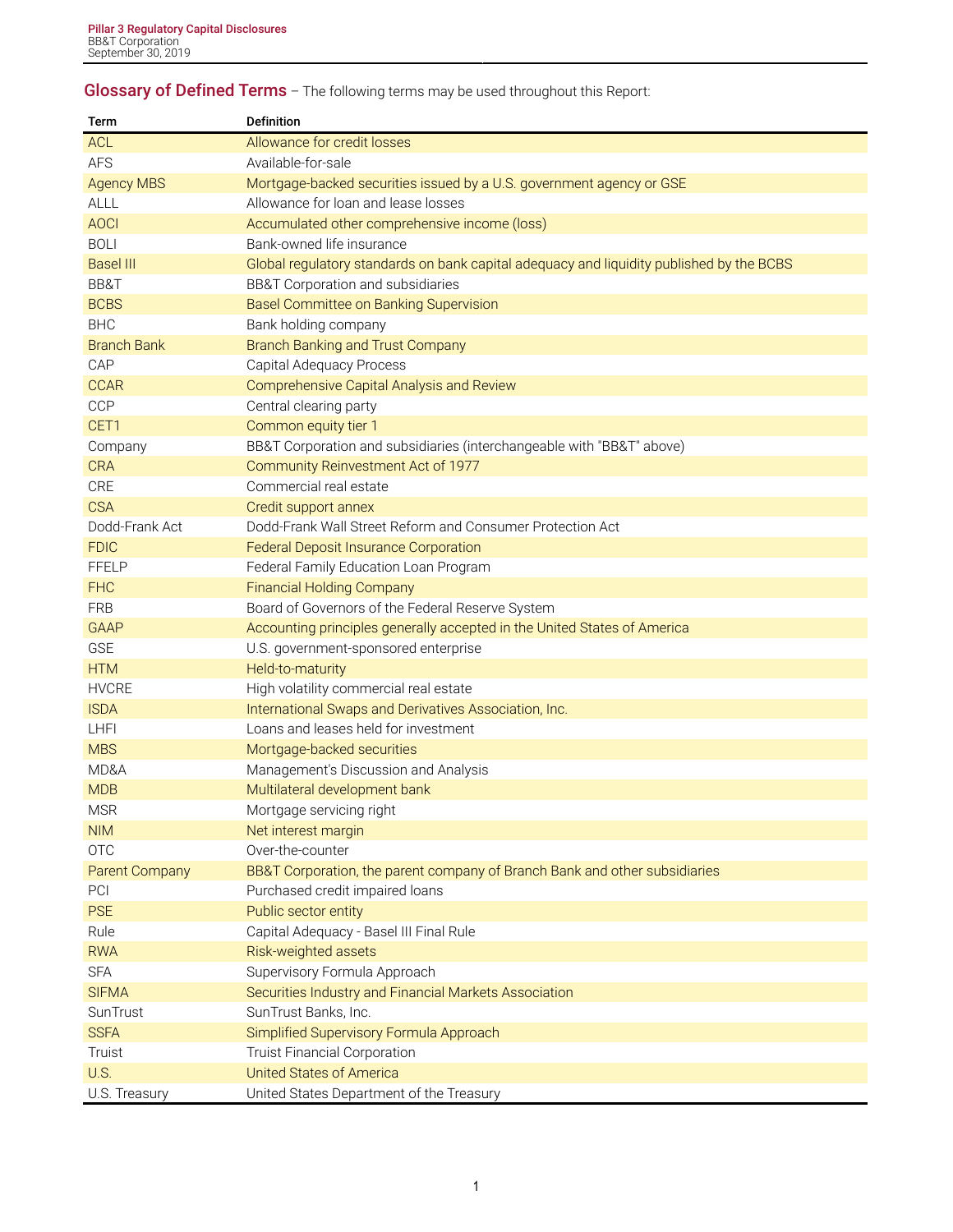#### <span id="page-3-0"></span>**Introduction**

BB&T is one of the largest FHCs in the U.S., with \$236.8 billion in assets and a market capitalization of \$40.9 billion as of September 30, 2019. Branch Bank, BB&T's largest subsidiary, was chartered in 1872 and is the oldest bank headquartered in North Carolina. Branch Bank provides a wide range of banking and trust services for retail and commercial clients in its geographic markets, including small and mid-size businesses, corporations, public agencies, local governments and individuals, through more than 1,700 financial centers at September 30, 2019 and its digital platform.

#### *Merger with SunTrust*

On February 7, 2019, BB&T entered into an agreement and plan of merger, by and between BB&T and SunTrust, pursuant to which SunTrust will merge with and into BB&T. On July 10, 2019, BB&T received regulatory approval of the merger from the North Carolina Office of the Commissioner of Banks. On July 30, 2019, BB&T and SunTrust shareholders approved the merger. In addition, BB&T's shareholders approved Truist Financial Corporation to be the name of the new combined company. On November 8, 2019, BB&T announced that First Horizon Bank, a wholly owned subsidiary of First Horizon National Corporation, entered into an agreement to acquire 30 branches located in North Carolina, Virginia and Georgia from SunTrust Bank, a wholly owned subsidiary of SunTrust, to satisfy regulatory requirements in connection with the merger. The merger is expected to close in the fourth quarter of 2019, subject to satisfaction of closing conditions, including receipt of remaining regulatory approvals.

#### *Pillar 3 Report Overview*

This report provides information about BB&T's capital structure, capital adequacy, risk exposures, RWA and risk management framework. The regulatory capital framework requires disclosures based on the third pillar of Basel III, which is referred to as Pillar 3, as described in the Rule. The purpose of the Pillar 3 disclosures is to provide information on banking institutions' risk management practices and regulatory capital ratios. This report should be read in conjunction with BB&T's Annual Report on Form 10-K for the year ended December 31, 2018, Quarterly Report on Form 10-Q for the period ended September 30, 2019 and the Consolidated Financial Statements for Bank Holding Companies – FR Y-9C for the period ended September 30, 2019. BB&T's SEC filings are located on its website at [bbt.investorroom.com/sec-filings](http://bbt.investorroom.com/sec-filings)**.**

The Cross Reference Table located in the Appendix specifies where all disclosures required by the Rule are located.

The disclosures contained herein are on a consolidated basis, unless otherwise noted. These disclosures have not been audited by the Company's external auditors.

#### *Basis of Consolidation*

The basis of consolidation used for regulatory reporting is the same as that used under GAAP. There are no entities within BB&T that are deconsolidated for regulatory reporting, or whose capital is deducted.

See "Principles of Consolidation" in "Note 1. Basis of Presentation" in BB&T's Annual Report on Form 10-K for the year ended December 31, 2018 for more information on the basis of consolidation.

#### *Basel III Overview*

The Basel framework consists of a three "Pillar" approach:

- Pillar 1 establishes minimum capital requirements, defines eligible capital instruments and prescribes rules for calculating RWA.
- Pillar 2 requires banks to have an internal capital adequacy assessment process and requires that banking supervisors evaluate each bank's overall risk profile as well as its risk management and internal control processes.
- Pillar 3 encourages market discipline through disclosure requirements which allow market participants to assess the risk and capital profiles of banks.

The U.S. capital requirements follow the accord of the BCBS, as amended from time to time. The Company is subject to the capital requirements of Basel III and currently qualifies as a standardized approach banking organization under the FRB's Basel III capital framework rules. The rules stipulate the risk-based capital requirements applicable to BHCs and depository institutions, including BB&T and Branch Bank, and define the components of capital and address other areas affecting banking institutions' regulatory capital ratios. The rules also address risk weights and other items affecting the denominator in banking institutions' regulatory capital ratios.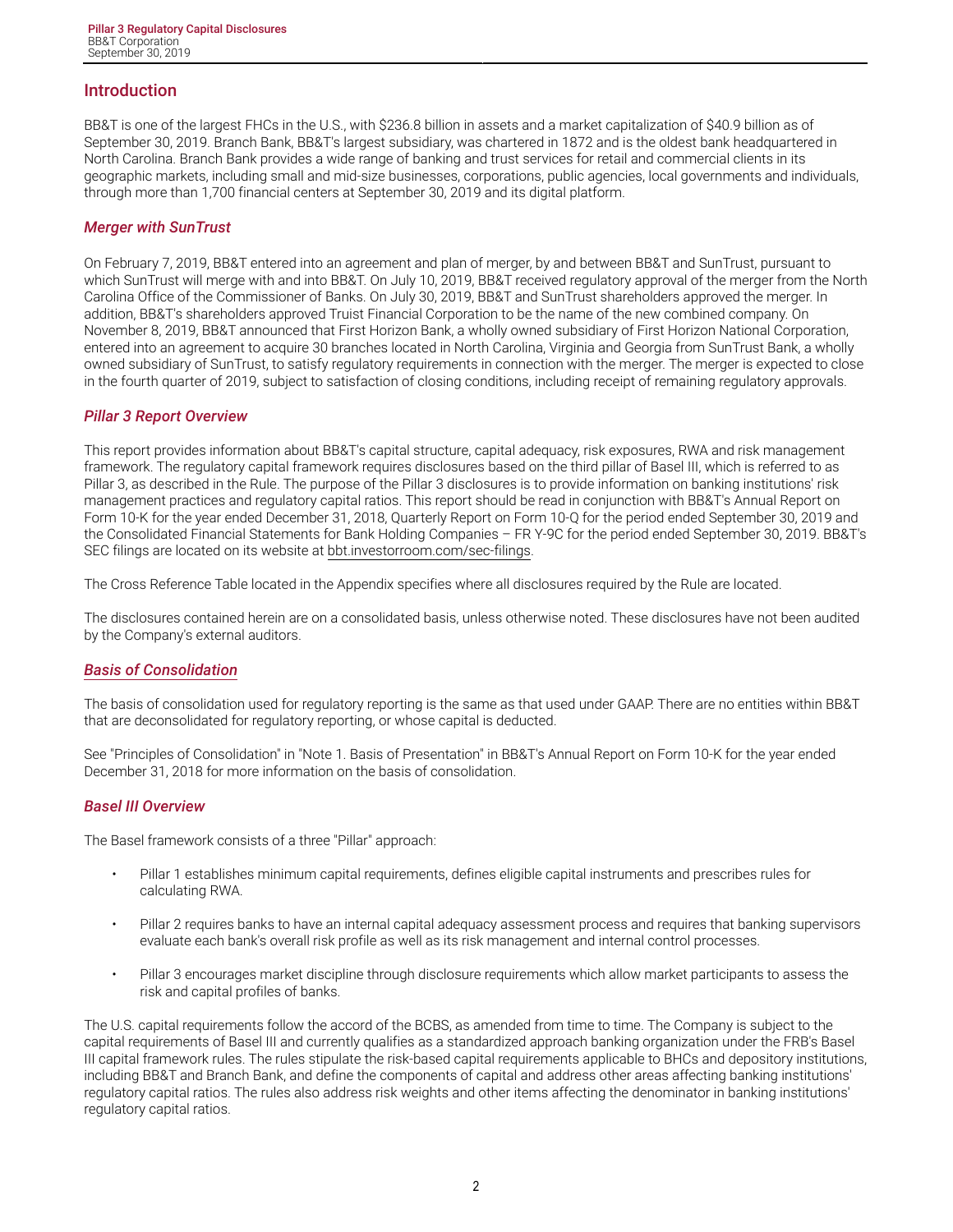<span id="page-4-0"></span>Institutions with greater than \$250 billion in total assets or \$10 billion in foreign assets are considered advanced approaches banking organizations, which results in a more complex calculation of RWA that includes an assessment of the impact of operational risk, among other requirements. In addition, advanced approaches institutions have additional reporting requirements and must calculate capital under both the standardized approach and the advanced approaches and use the more conservative result.

On December 21, 2018, the banking regulators issued a final rule that would revise the agencies' regulatory capital rules. The rule identifies which allowances under the new current expected credit losses accounting standard would be eligible for inclusion in regulatory capital, provides banking organizations the option to phase in the day-one effects on regulatory capital that may result from the adoption of the new accounting standard over a three year period, and amends certain regulatory disclosure requirements consistent with the new accounting standard. In addition, the FRB announced that covered banking organizations that have adopted the new accounting standard will not include the effect of it on their provisioning for purposes of supervisory stress testing through the 2021 cycle. In addition, BHCs required to perform company-run stress tests as part of CCAR will be required to incorporate CECL into those stress tests starting in the 2020 cycle. However, the FRB will not issue supervisory findings on those firms' allowance estimations in the CCAR exercise through 2021.

In July 2019, the federal bank regulatory agencies issued a final rule that reduces regulatory burden by simplifying the capital treatment for mortgage servicing rights, certain deferred tax assets, investments in the capital instruments of unconsolidated financial institutions and minority interest. The final rule applies to non-advanced approaches banking organizations and is effective April 1, 2020.

In October 2019, the federal bank regulatory agencies issued a final rule that tailor rules for large banking companies based on risk profile. The final rule creates five broad categories of firms, with each category having a specific set of tailored regulatory requirements. Under the final rule, firms with between \$250 billion and \$700 billion in assets, and less than \$75 billion in certain other risk-related exposures, will be permitted to exclude AOCI from the calculation of regulatory capital and will no longer be subject to the advanced approaches calculation for risk-based capital.

#### **Regulatory Capital**

#### *Definition of Capital*

CET1 capital includes common shareholders' equity less certain deductions for goodwill, intangible assets, MSRs and deferred tax assets that arise from net operating loss and tax credit carry-forwards. BB&T has elected to exclude AOCI, which is an option available to non-advanced approaches banking organizations. Tier 1 capital primarily consists of CET1 capital plus perpetual preferred stock. Tier 2 capital includes Tier 1 capital, qualifying long-term debt and qualifying ALLL.

#### *Components of Capital*

A reconciliation of total shareholders' equity to CET1 capital, Tier 1 capital, Tier 2 capital and Total capital is presented in BB&T's September 30, 2019 Form FR Y-9C. Refer to the "Consolidated Balance Sheets" in BB&T's September 30, 2019 Form 10-Q for the components of total shareholders' equity.

#### *Capital in Subsidiaries*

At September 30, 2019, the amount of surplus capital of insurance subsidiaries included in regulatory capital was not material.

#### *RWA*

RWA represent an institution's assets and off-balance sheet exposures, weighted according to the risk associated with each exposure category. The RWA calculation is used in determining the institution's capital requirement.

#### *Risk-Weight Approaches*

Under the Basel III standardized approach, each credit exposure category is assigned to a predefined risk weight classification based upon the risk sensitivity of the position. The predefined risk weight classifications generally range from 0% for U.S. government securities to 600% for certain equity exposures, with a maximum risk weight classification of 1,250% for certain securitization exposures.

For equity exposures to investment funds, BB&T uses the Full Look-Through Approach. Under this approach, RWA are determined by calculating RWA on the underlying exposures held by the fund as if they were held directly by the Company and then multiplying that amount by the Company's proportional ownership share of the fund.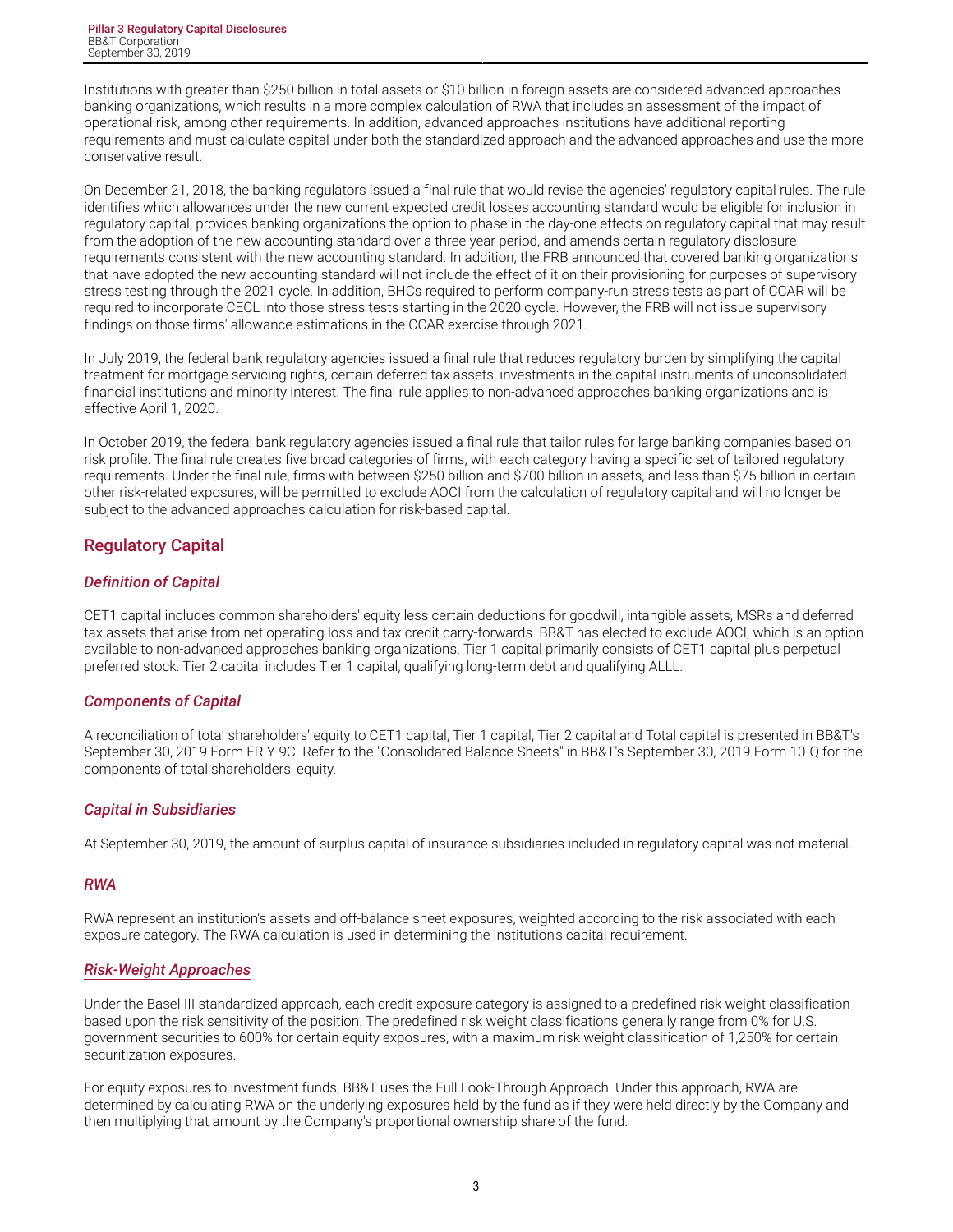<span id="page-5-0"></span>For all other equity exposures, BB&T uses the Simple Risk-Weight Approach, which applies the regulatory prescribed risk weights to the carrying value of each equity exposure.

#### *Market risk*

Basel II.5 requires BB&T to attribute market risk regulatory capital for "covered" trading positions. BB&T's covered trading positions are a subset of its overall trading assets and liabilities, as defined by the Market Risk Rule, and consist of portfolios that provide its customers access to derivatives (primarily interest rate swaps), foreign exchange (spot and forward transactions) and securities markets.

Market risk disclosures are available on BB&T's website at [bbt.investorroom.com/reg-and-other-disclosures](https://bbt.investorroom.com/reg-and-other-disclosures).

#### *Components of RWA*

The following table presents total RWA under the Basel III Standardized Transitional Approach at September 30, 2019:

| Table 3-1                                               |
|---------------------------------------------------------|
| <b>Basel III Standardized Transitional Approach RWA</b> |

| (dollars in millions)                                                | September 30, 2019 |
|----------------------------------------------------------------------|--------------------|
| Credit risk (1):                                                     |                    |
| Corporate and consumer exposures (2)                                 | \$<br>140,184      |
| Exposure to residential mortgage loans                               | 25,521             |
| Equity exposures                                                     | 8,109              |
| Exposure to GSEs                                                     | 6,208              |
| <b>Exposure to PSEs</b>                                              | 2,858              |
| Exposure to HVCRE loans                                              | 1,618              |
| Exposure to OTC derivatives                                          | 842                |
| Securitization exposures                                             | 579                |
| Exposure to statutory multifamily mortgage                           | 506                |
| Exposure to past due loans                                           | 459                |
| Exposure to sovereign entities                                       | 207                |
| Exposure to depository institutions, foreign banks and credit unions | 204                |
| <b>Cleared transactions</b>                                          | 8                  |
| Total standardized credit risk                                       | 187,303            |
| Total standardized market risk                                       | 200                |
| <b>Total standardized RWA</b>                                        | Ŝ<br>187,503       |

(1) BB&T does not have any exposures to supranational entities and MDBs or default fund contributions.

(2) Corporate and consumer exposures also includes other assets. Unsettled transactions were not material at September 30, 2019.

#### **Capital Adequacy Process**

The maintenance of appropriate levels of capital is a management priority and is monitored on a regular basis. The CAP details the internal practices and policies used to determine the amount and composition of capital required to safely and soundly maintain operations.

Refer to the Capital section of the MD&A in BB&T's Annual Report on Form 10-K for the year ended December 31, 2018 for more information regarding the CAP.

#### *Risk Management*

Risk management begins with the business units, and as such BB&T has established clear expectations for the business units in regards to the identification, assessing, controlling, reporting and response to current and emerging risks. Risk oversight is defined through a risk framework and managed at the corporate level through policies, risk limits, monitoring and reporting.

Standardized processes are maintained through which Management reviews risk exposures. Reports provide a review of risk across the identified risk types enterprise-wide and contain the risk measures that enable Management to identify and evaluate current risks as well as emerging risks.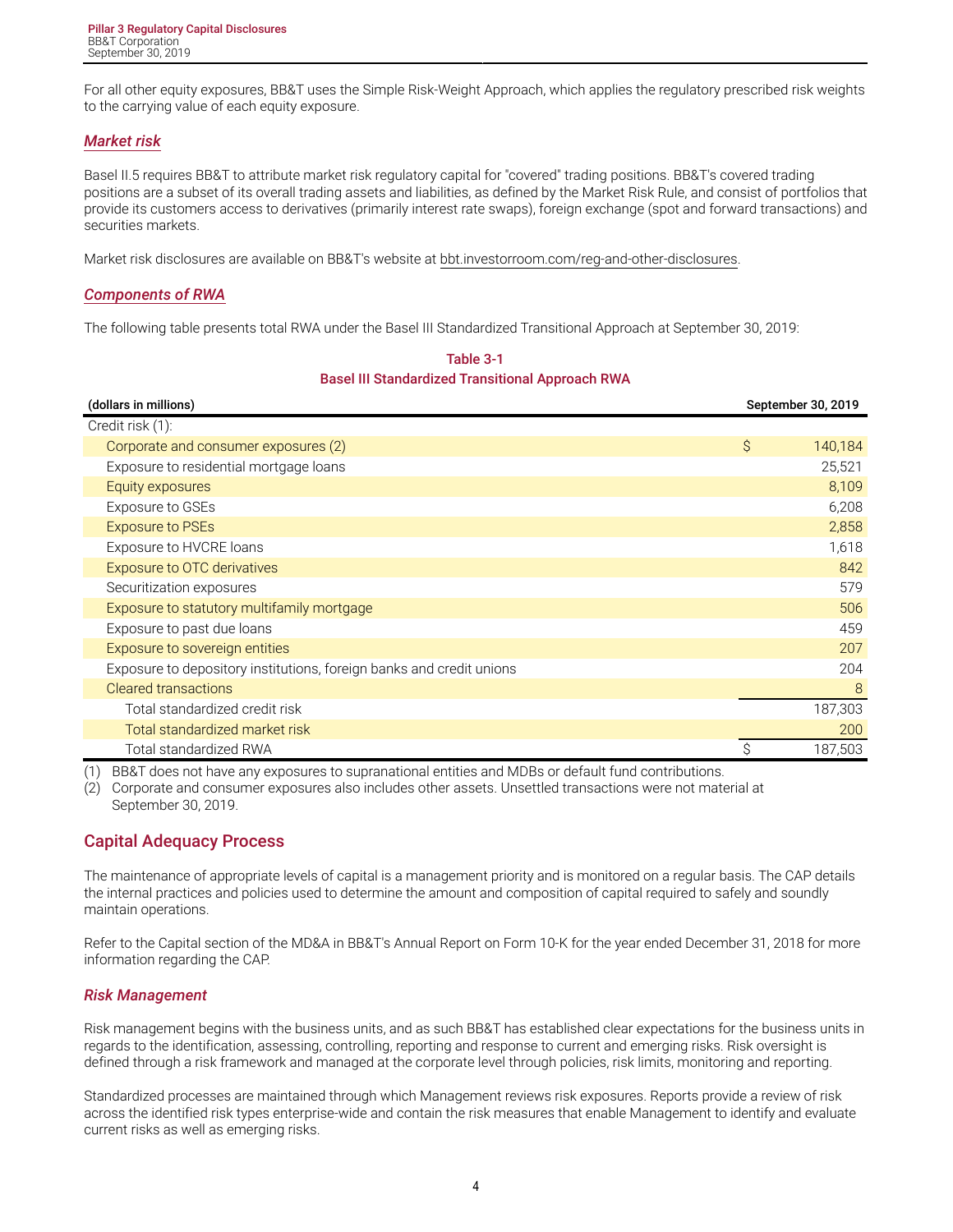Capital, liquidity and resolution and recovery planning are overseen by various oversight committees. Regular reporting is provided to the Board of Directors on the assessments of risk, stress test results and governance of the models and tools used for these processes. Various oversight committee working groups manage the execution of the frameworks, models and systems to ensure the risk is within the Company's risk appetite, which is overseen and approved by the Board of Directors.

#### *Loss Aggregation*

BB&T has processes for aggregating stress losses across the Company. The Company reports the factors behind qualitative assessments in the forecasts, which are quantified and included with the stress test results to enable effective challenge by oversight functions.

#### *Assessing Capital Resources*

BB&T leverages its monthly forecast process to generate semi-annual stress projections for the balance sheet and income statement. Line items are forecasted based on the same sets of macroeconomic data, interest rates, market conditions and/or Company-specific events that represent each scenario. Some forecasts rely on industry-level models with BB&T-specific market share assumptions, when appropriate, while others rely on internal data.

The stress forecasting process relies on a combination of econometric models and other quantitative methods that cover noninterest income, noninterest expense, loans and deposits. BB&T forecasts all significant components of the income statement and balance sheet using quantitative processes. The qualitative processes employed mitigate limitations and challenge assumptions associated with the quantitative models.

#### *Capital Planning and Adequacy Assessment*

Through capital planning, BB&T assesses capital actions and other strategic decisions against capital management objectives. The capital planning process is governed by BB&T's Capital Policy and related standards. The Board of Directors and Executive Management articulate risk values and risk appetite, which support company-wide decision-making. Management regularly evaluates the level of current risk against the established risk appetite, which is reported quarterly to various risk oversight committees. This evaluation provides the information required for evaluation of the Company's risk appetite by Executive Management and the Board of Directors.

#### *Controls Framework*

BB&T has established an internal control framework for maintaining the capital adequacy process. The control framework includes controls over all aspects of the CAP. These controls are monitored by Management and the Capital Committee provides oversight of the key controls. The reliability of CAP results is continually enhanced by evaluating and improving the internal control framework and governance structure.

Internal assurance functions are able to provide additional forms of effective challenge. Audit Services (BB&T's internal audit function), and the Risk Management Organization (which includes Enterprise Risk Management, Credit Risk Review and Model Risk Management review, enhance and update their assurance coverage regularly. The Risk Management Organization and Audit Services provide independent reviews of the CAP, which are provided to Executive Management and the Board of Directors.

#### *Board of Directors and Management Oversight*

Management regularly provides Executive Management and the Board of Directors with information regarding different aspects of the CAP framework to provide transparency regarding the CAP processes and assessments of potential weaknesses and limitations in the CAP.

BB&T has developed various policies and standards that describe processes for capital management, and capital adequacy stress testing. The policies also include related standards that cover capital contingency planning, scenario design and stress testing.

The Board of Directors has established capital goals and targets for normal operations, and stress capital targets for stress scenarios, and stress test results are compared to the targets. The Board of Directors receives reports on capital adequacy for an array of hypothetical scenarios driven by the stress testing process. The capital plan compares stress testing results against the organization's capital goals. Through review of this information and with consistent internal reporting, the Board of Directors, risk committees and Executive Management receive the information necessary to make informed decisions about the management of BB&T's capital adequacy.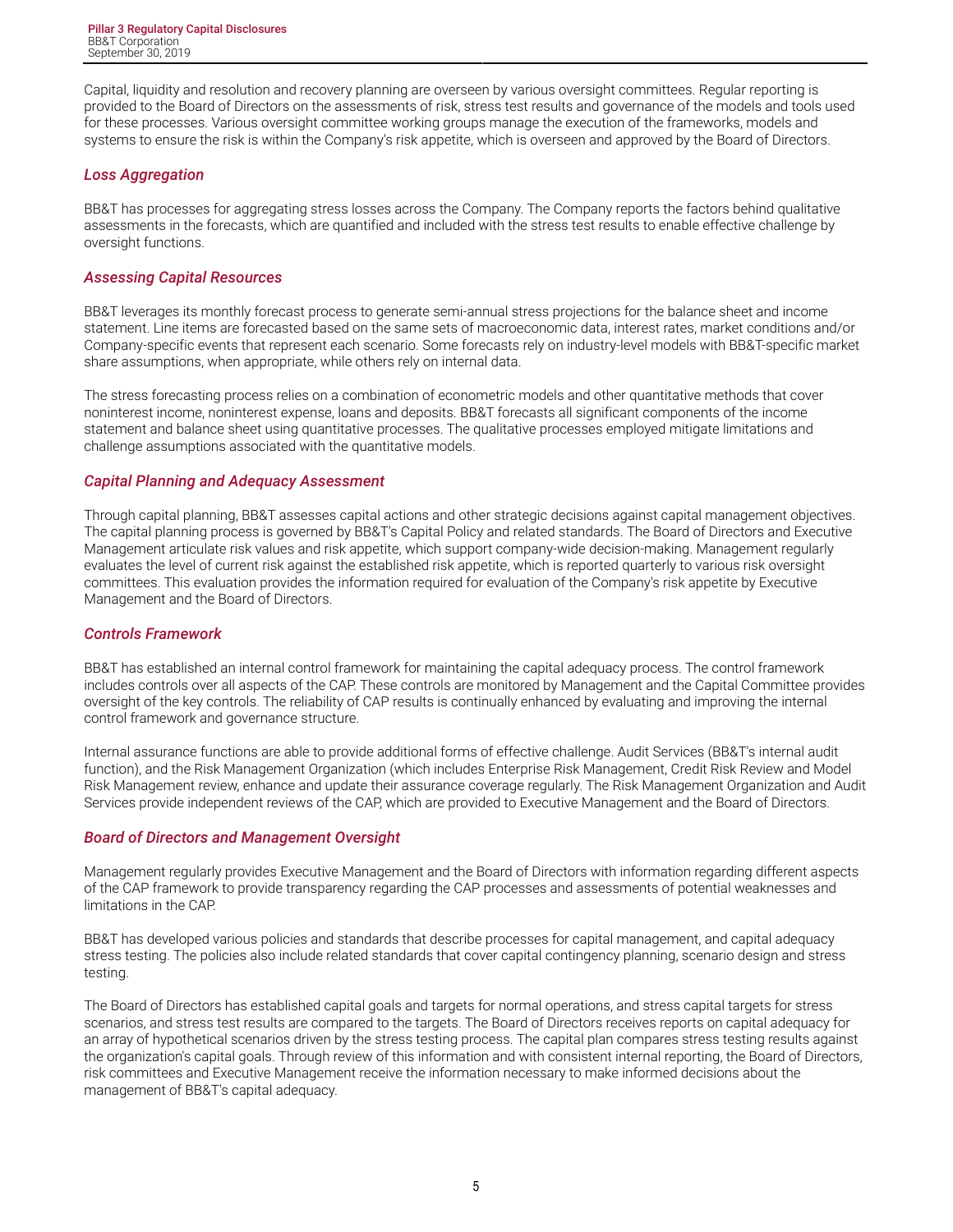<span id="page-7-0"></span>The Board of Directors meets regularly to provide oversight regarding the management, objectives and goals of the organization with regard to capital adequacy. Stress testing methodologies ensure the information provided captures forecasted losses for all material elements of the balance sheet and income statement. These results are provided for the baseline and stress scenarios, enabling the Board of Directors and risk committees to review expected performance against organizational goals and metrics.

#### *CCAR and Stress Test Requirements*

Current FRB rules require BB&T to submit an annual capital plan based on pre-defined stress scenarios. BB&T is also required to collect and report certain related data on a quarterly basis to allow the FRB to monitor progress against the annual capital plans. BB&T may pay dividends and repurchase stock only in accordance with a capital plan that has been reviewed by the FRB and as to which the FRB has not objected. A capital distribution can only occur if, after giving effect to the distribution, all minimum regulatory capital ratios will be maintained in a severe stress scenario, including a Basel III CET1 ratio of at least 4.5%. For additional information about Basel III requirements, see Table 19 in BB&T's September 30, 2019 Form 10-Q. On February 5, 2019, the FRB notified banks with less than \$250 billion in assets that they will not need to participate in the 2019 supervisory stress test.

The FRB conducts an annual supervisory stress test and previously required that BB&T conduct a separate mid-cycle stress test. The FDIC requires Branch Bank to conduct annual company-run stress tests. BB&T's mid-cycle stress test through 2018 and annual stress test results are available on its website at [bbt.investorroom.com/reg-and-other-disclosures.](https://bbt.investorroom.com/reg-and-other-disclosures)

#### **Capital Ratios**

The Rule establishes certain ratio levels for well-capitalized status. In addition to the minimum risk-based capital requirements, all BHCs must hold additional capital, referenced as the capital conservation buffer, to avoid being subject to limits on capital distributions, such as dividend payments, share buybacks, discretionary payments on Tier 1 instruments and certain discretionary bonus payments to executive officers. For additional information about the minimum capital requirements, refer to the Capital section of the MD&A in the September 30, 2019 Form 10-Q.

The following table presents regulatory capital, RWA and risk-based capital ratios under the Basel III Standardized Transitional Approach at September 30, 2019:

| <b>Capital Ratios</b>       |                    |         |      |         |  |  |  |  |  |  |  |  |  |
|-----------------------------|--------------------|---------|------|---------|--|--|--|--|--|--|--|--|--|
| <b>September 30, 2019</b>   |                    |         |      |         |  |  |  |  |  |  |  |  |  |
| (dollars in millions)       | <b>Branch Bank</b> |         | BB&T |         |  |  |  |  |  |  |  |  |  |
| Regulatory capital:         |                    |         |      |         |  |  |  |  |  |  |  |  |  |
| CET1 capital                | \$                 | 21,065  | S.   | 19,905  |  |  |  |  |  |  |  |  |  |
| Tier 1 capital              |                    | 21,065  |      | 22,960  |  |  |  |  |  |  |  |  |  |
| <b>Total capital</b>        |                    | 25,294  |      | 27,666  |  |  |  |  |  |  |  |  |  |
| <b>RWA</b>                  |                    | 181,310 |      | 187,503 |  |  |  |  |  |  |  |  |  |
| Capital ratios:             |                    |         |      |         |  |  |  |  |  |  |  |  |  |
| CET1                        |                    | 11.6%   |      | 10.6%   |  |  |  |  |  |  |  |  |  |
| Tier 1                      |                    | 11.6    |      | 12.2    |  |  |  |  |  |  |  |  |  |
| Total                       |                    | 14.0    |      | 14.8    |  |  |  |  |  |  |  |  |  |
| Capital conservation buffer |                    | 5.6     |      | 6.1     |  |  |  |  |  |  |  |  |  |

# **Table 3-2**

As of September 30, 2019, BB&T and Branch Bank qualified as well capitalized, with capital levels in excess of the minimum regulatory capital requirements and company targets.

#### *Capital Conservation Buffer*

BB&T and Branch Bank are subject to the capital conservation buffer, which imposes limitations on distributions and discretionary bonuses should capital levels decrease below the required buffer. The required minimum capital conservation buffer is 2.5%.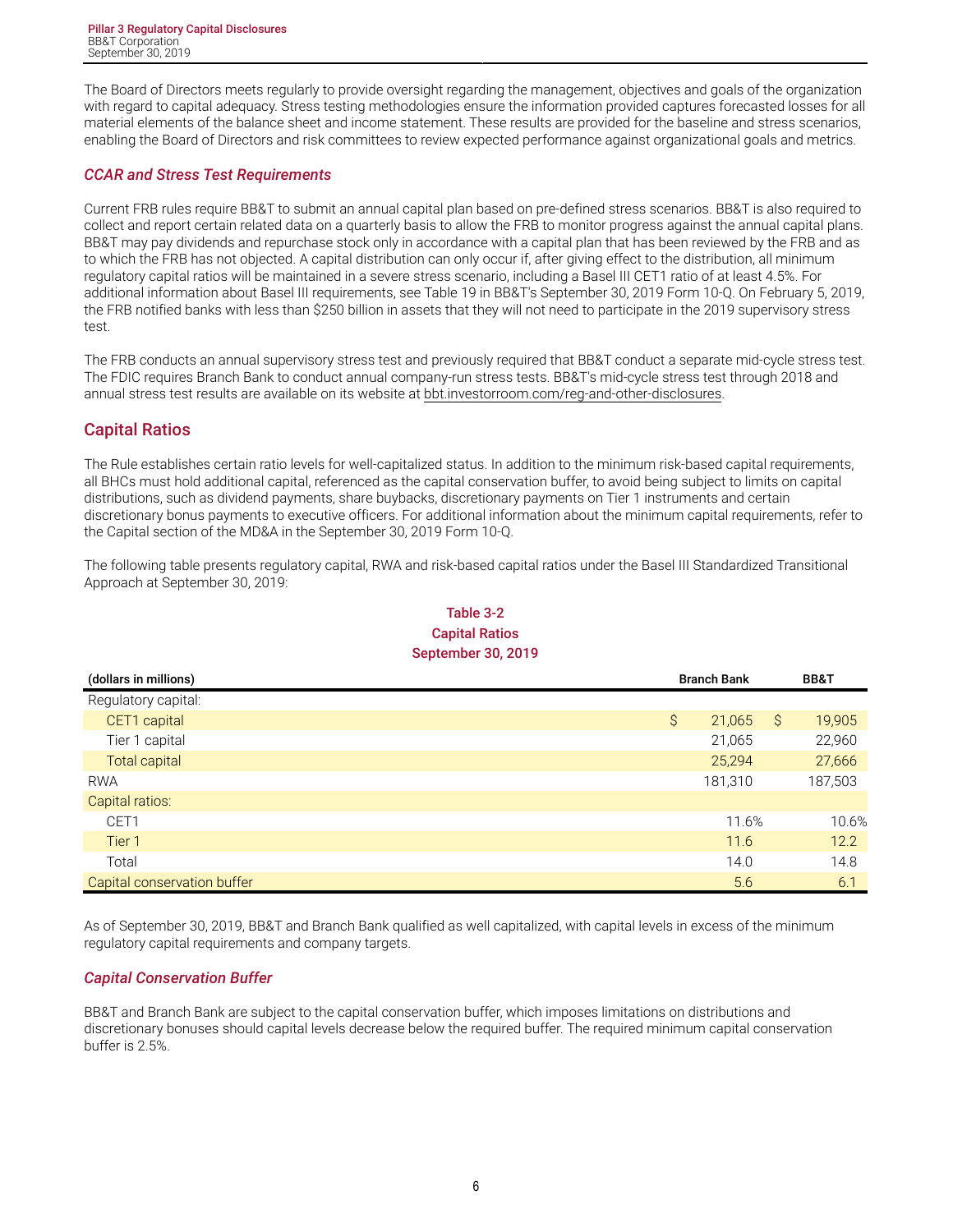## <span id="page-8-0"></span>**Credit Risk**

Credit risk is the risk to current or anticipated earnings or capital arising from the default, inability, or unwillingness of a borrower, obligor or counterparty to meet the terms of any financial obligation with BB&T or otherwise perform as agreed. Credit risk exists in activities where success depends on the performance of a borrower, obligor, or counterparty. Concentrations of credit risk arise when a number of borrowers, obligors, or counterparties are engaged in similar business activities or activities in the same geographic region, or when they have similar economic features that would cause their ability to meet contractual obligations to be similarly affected by changes in economic conditions.

BB&T regularly monitors various segments of its credit portfolios to assess potential concentration risks. Management is actively involved in the credit approval and review process, and risk acceptance criteria are adjusted as needed to reflect the Company's risk appetite.

The Company categorizes its loan portfolio in four segments: commercial lending, retail lending, revolving credit and PCI. Except with respect to revolving credit and PCI loans, the Company further disaggregates its loans into various classes based on their underlying risk characteristics.

In the commercial portfolio, risk concentrations are evaluated regularly on both an aggregate portfolio level and on an individual customer basis. Management of the commercial exposure is accomplished through portfolio targets, limits and transactional risk acceptance criteria as well as other techniques, including but not limited to, loan syndications/participations, loan sales, collateral, structure, covenants, and other risk-reduction techniques. The accompanying disclosures are presented net of participations sold.

In the retail portfolio, concentrations are evaluated based on purpose, geographic location, and risk characteristics such as credit rating, loan to value ratio, and term, with a focus on trends and concentrations at the portfolio level where potential risk concentrations can be remedied through changes in underwriting policies and portfolio guidelines.

#### *Maturities*

The following tables provide the remaining maturity distribution by category for loans and leases and contractual commitments to extend credit. The contractual amounts of commitments to extend credit represent the maximum exposure to credit loss in the event of default by the borrower if the borrower were to fully draw against the commitment. The Company manages this credit risk using the same credit policies it applies to loans. Management assesses the borrower's credit worthiness to determine the necessary collateral, which may include marketable securities, receivables, inventory, equipment and real estate. Refer to the Lending Activities section of the MD&A in the Company's Annual Report on Form 10-K for the year ended December 31, 2018 for further details.

**Table 5-1**

| Table 5-T<br>Carrying Amount of Loans and Leases by Maturity and Exposure Type |                      |                 |                                 |              |  |  |  |  |  |  |  |  |  |
|--------------------------------------------------------------------------------|----------------------|-----------------|---------------------------------|--------------|--|--|--|--|--|--|--|--|--|
| September 30, 2019                                                             |                      |                 |                                 |              |  |  |  |  |  |  |  |  |  |
| (Dollars in millions)                                                          | One Year<br>and Less | 1 to 5<br>Years | After 5<br>Years                | Total        |  |  |  |  |  |  |  |  |  |
| Commercial:                                                                    |                      |                 |                                 |              |  |  |  |  |  |  |  |  |  |
| Commercial and industrial                                                      | Ŝ.<br>14,439         | S.<br>29,834    | Ŝ<br>20,051                     | 64,324<br>Ŝ. |  |  |  |  |  |  |  |  |  |
| CRE                                                                            | 2,656                | 11,584          | 6,644                           | 20,884       |  |  |  |  |  |  |  |  |  |
| Lease financing                                                                | 93                   | 1,673           | 590                             | 2,356        |  |  |  |  |  |  |  |  |  |
| Retail:                                                                        |                      |                 |                                 |              |  |  |  |  |  |  |  |  |  |
| Residential mortgage                                                           | 25                   | 537             | 27,735                          | 28,297       |  |  |  |  |  |  |  |  |  |
| Direct                                                                         | 848                  | 3,572           | 7,043                           | 11,463       |  |  |  |  |  |  |  |  |  |
| Indirect                                                                       | 407                  | 10,776          | 7,278                           | 18,461       |  |  |  |  |  |  |  |  |  |
| Revolving credit                                                               | 3,241                |                 | $\hspace{0.1mm}-\hspace{0.1mm}$ | 3,241        |  |  |  |  |  |  |  |  |  |
| PCI                                                                            | 33                   | 53              | 301                             | 387          |  |  |  |  |  |  |  |  |  |
| Total                                                                          | Ŝ<br>21,742          | 58,029<br>S     | Ŝ<br>69,642                     | \$149,413    |  |  |  |  |  |  |  |  |  |

# 7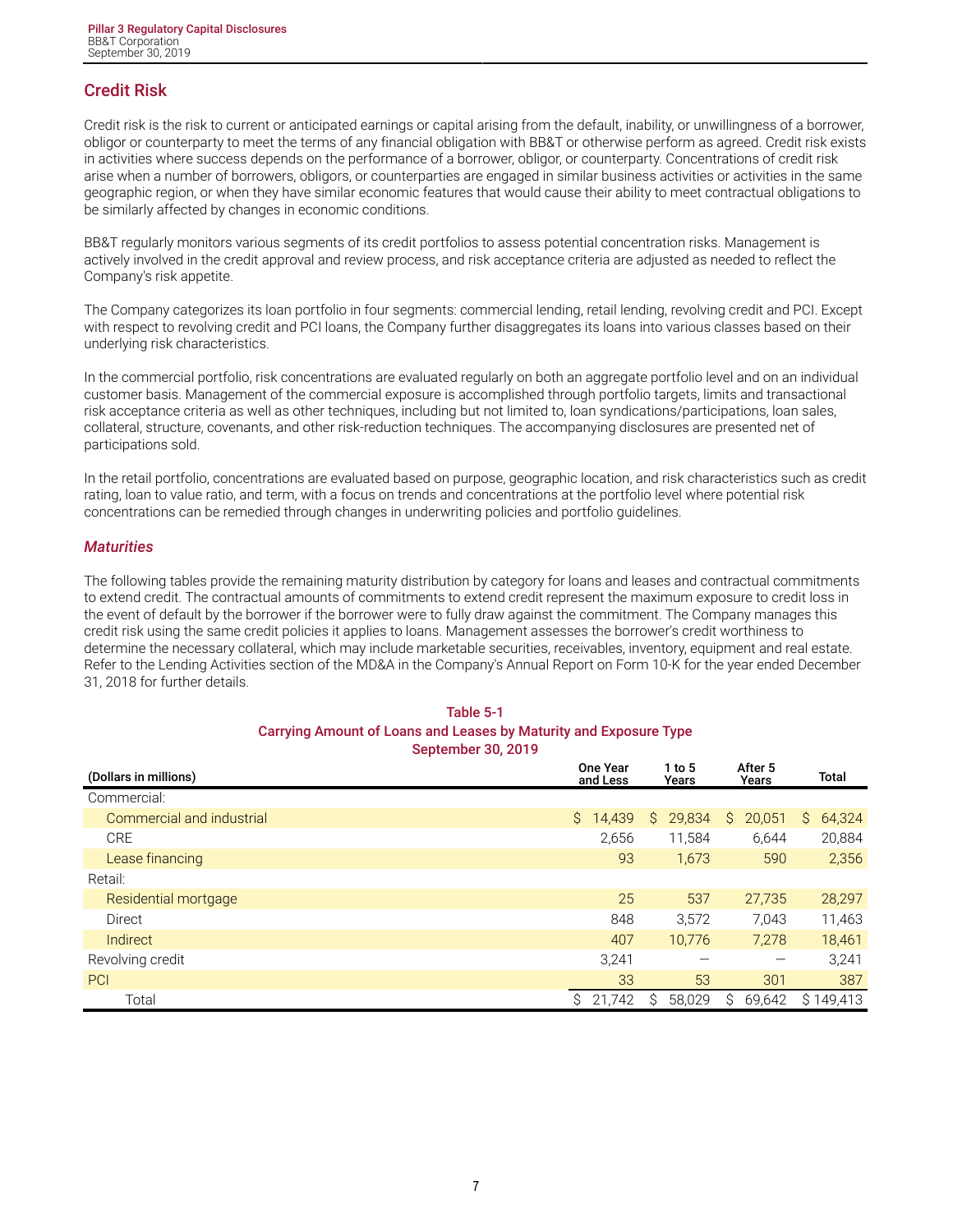The ending and average contract (notional) amounts of unfunded commitments to extend credit and letters of credit, excluding those commitments considered derivatives, are shown below. Average amounts are based upon the simple average of the current and prior quarter ending balances. Since many of the commitments are expected to expire without being drawn, total commitment amounts do not necessarily represent future liquidity requirements. The maturities of residential mortgage loan commitments are based upon the expected maturities of the loans upon funding.

#### **Table 5-2 Unfunded Commitments Maturity by Exposure Type September 30, 2019**

| (Dollars in millions)     | <b>One Year</b><br>and Less |        |    |        |    | After 5<br>Years         | Total (1) |        |    | Average<br><b>Balance</b> |
|---------------------------|-----------------------------|--------|----|--------|----|--------------------------|-----------|--------|----|---------------------------|
| Commercial:               |                             |        |    |        |    |                          |           |        |    |                           |
| Commercial and industrial | Ŝ.                          | 10,092 | Ŝ. | 27,819 | Ŝ. | 1,738                    | Ŝ.        | 39,649 | Ŝ. | 39,353                    |
| <b>CRE</b>                |                             | 1,279  |    | 4,346  |    | 1,072                    |           | 6,697  |    | 6,680                     |
| Lease financing           |                             | 243    |    | 132    |    |                          |           | 375    |    | 383                       |
| Retail:                   |                             |        |    |        |    |                          |           |        |    |                           |
| Residential mortgage      |                             |        |    |        |    | 934                      |           | 934    |    | 980                       |
| Direct                    |                             | 1,080  |    | 4,424  |    | 9,153                    |           | 14,657 |    | 14,527                    |
| Indirect                  |                             |        |    |        |    |                          |           |        |    |                           |
| Revolving credit          |                             | 14,250 |    |        |    | $\overline{\phantom{m}}$ |           | 14,250 |    | 14,176                    |
| PCI                       |                             | 9      |    | 21     |    | 11                       |           | 41     |    | 42                        |
| Total                     | Ŝ                           | 26,953 | Ŝ. | 36,742 | Ŝ  | 12,908                   | Ŝ         | 76,603 | S  | 76,141                    |
| Letters of credit:        |                             |        |    |        |    |                          |           |        |    |                           |
| Standby                   | \$                          | 862    | \$ | 1,230  | S. | 39                       | \$        | 2,131  | Ŝ  | 2,195                     |
| Commercial                |                             | 8      |    |        |    |                          |           | 8      |    | $\overline{9}$            |

(1) Approximately \$28.6 billion of the total commitments are unconditionally cancellable for the purposes of calculating regulatory capital.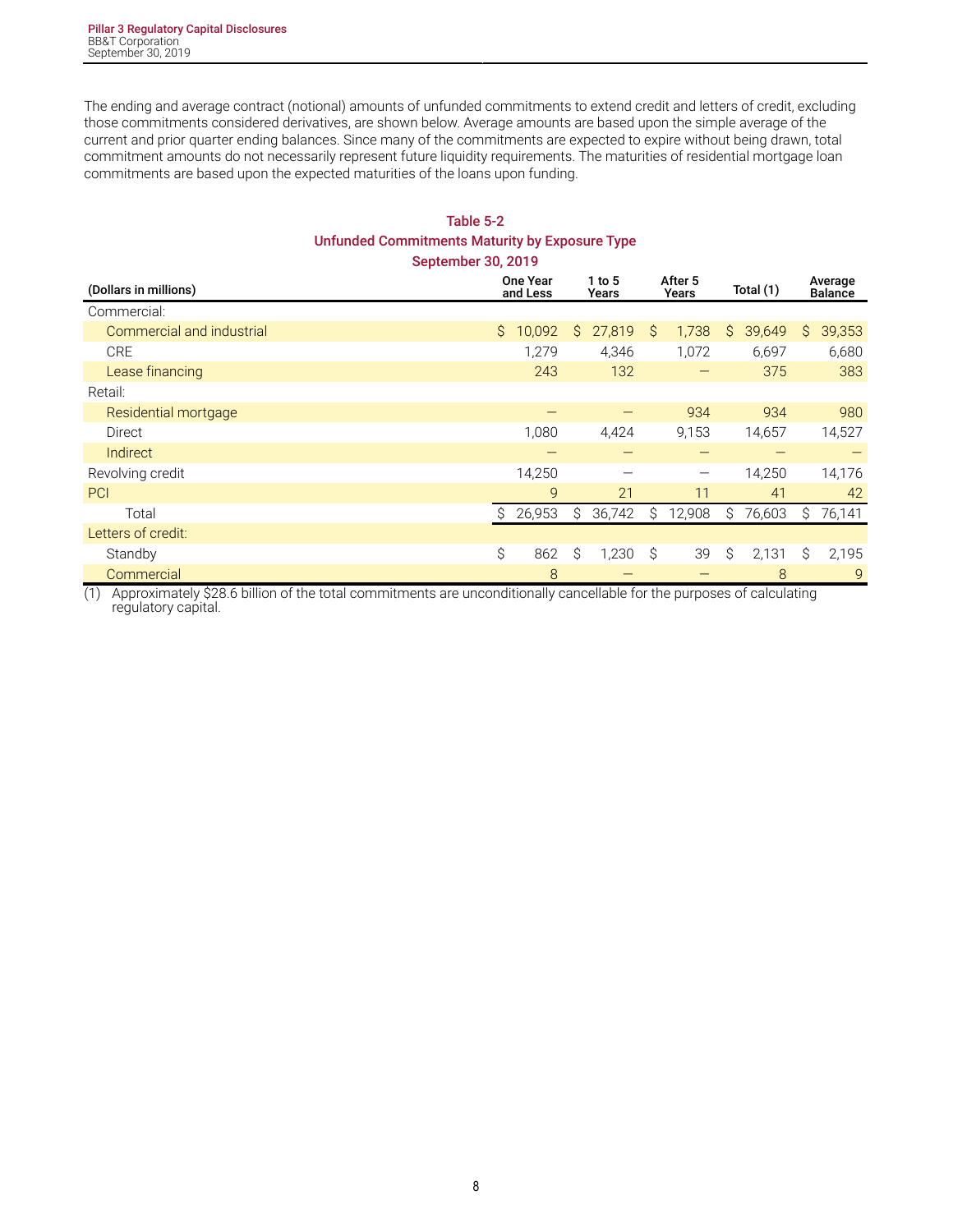#### *Geographic Disclosures*

For the geographic disclosures contained herein, amounts are assigned to a state based on the physical billing address of the client.

The following tables provide the geographical distribution of commercial and retail credit exposures. The credit exposure includes loans and contractual commitments to extend credit. PCI loans and client derivatives associated with commercial credit exposures have been excluded from these tables. PCI loans amounted to \$387 million. Client derivatives associated with commercial credit exposures have a fair value of \$649 million.

#### **Table 5-3 Commercial Credit Exposure by Geography September 30, 2019**

|                                                            |               |        |                     |                           |                          |                          |                          | Individually Evaluated for Impairment |                           |                                  |                          |                          |                         |                                |
|------------------------------------------------------------|---------------|--------|---------------------|---------------------------|--------------------------|--------------------------|--------------------------|---------------------------------------|---------------------------|----------------------------------|--------------------------|--------------------------|-------------------------|--------------------------------|
| (Dollars in millions)                                      |               | LHFI   |                     | 30-89<br>Days Past<br>Due |                          | Nonperforming            |                          | Amount<br>W/O an<br><b>ALLL</b>       |                           | Amount<br>With an<br><b>ALLL</b> |                          | Related<br><b>ALLL</b>   |                         | <b>Unfunded</b><br>Commitments |
| Commercial and industrial:                                 |               |        |                     |                           |                          |                          |                          |                                       |                           |                                  |                          |                          |                         |                                |
| North Carolina                                             | Ŝ             | 10,109 | $\varsigma$         | $\mathbf{1}$              | $\hat{S}$                | 40                       | $\hat{S}$                | 20                                    | \$                        | 56                               | $\hat{S}$                | 7                        | \$                      | 4,767                          |
| Texas                                                      |               | 6,485  |                     | 6                         |                          | 6                        |                          | 3                                     |                           | 11                               |                          | $\overline{2}$           |                         | 4,630                          |
| Florida                                                    |               | 6,009  |                     | 5                         |                          | 14                       |                          | 10                                    |                           | 13                               |                          | $\overline{2}$           |                         | 3,260                          |
| Virginia                                                   |               | 5,372  |                     | 1                         |                          | 23                       |                          | 3                                     |                           | 39                               |                          | $\overline{4}$           |                         | 3,436                          |
| Georgia                                                    |               | 4,856  |                     | $\mathbf{1}$              |                          | 9                        |                          | 3                                     |                           | 12                               |                          | $\mathbf{1}$             |                         | 2,225                          |
| Pennsylvania                                               |               | 4,824  |                     | 3                         |                          | 37                       |                          | 29                                    |                           | 16                               |                          | $\overline{2}$           |                         | 2,538                          |
| Maryland                                                   |               | 2,914  |                     | $\mathbf{1}$              |                          | 17                       |                          | 3                                     |                           | 18                               |                          | $\overline{2}$           |                         | 1,647                          |
| South Carolina                                             |               | 2,750  |                     | $\mathbf{1}$              |                          | 3                        |                          | $\qquad \qquad -$                     |                           | $\overline{4}$                   |                          | $\mathbf{1}$             |                         | 937                            |
| California                                                 |               | 2,041  |                     | $\mathbf{1}$              |                          | $\mathbf{1}$             |                          | $\qquad \qquad -$                     |                           | $\mathbf{1}$                     |                          | $\qquad \qquad -$        |                         | 1,525                          |
| Kentucky                                                   |               | 1,449  |                     | $\mathbf{1}$              |                          | 6                        |                          | $\mathbf{2}$                          |                           | 6                                |                          | $\mathbf{1}$             |                         | 833                            |
| Tennessee                                                  |               | 1,410  |                     | $\overline{\phantom{0}}$  |                          | $\overline{2}$           |                          | $\overline{\phantom{0}}$              |                           | 3                                |                          | $\overline{\phantom{0}}$ |                         | 866                            |
| Ohio                                                       |               | 1,311  |                     | $\mathbf{1}$              |                          | $\mathbf{1}$             |                          | $\equiv$                              |                           | $\mathbf{1}$                     |                          | $\overline{\phantom{0}}$ |                         | 1,263                          |
| New Jersey                                                 |               | 1,305  |                     | $\mathbf{1}$              |                          | $\overline{2}$           |                          | $\mathbf{1}$                          |                           | $\overline{1}$                   |                          | -                        |                         | 945                            |
| Alabama                                                    |               | 1,226  |                     |                           |                          | 3                        |                          | 1                                     |                           | 3                                |                          | $\mathbf{1}$             |                         | 603                            |
| <b>New York</b>                                            |               | 1,185  |                     | $\overline{2}$            |                          | $\mathbf{1}$             |                          |                                       |                           | $\mathbf{1}$                     |                          |                          |                         | 1,593                          |
| Illinois                                                   |               | 1,004  |                     | —                         |                          | $\overline{\phantom{0}}$ |                          |                                       |                           | $\overline{\phantom{0}}$         |                          | —                        |                         | 1,076                          |
| Other (jurisdictions with LHFI less<br>than \$1 billion)   |               | 10,074 |                     | 9                         |                          | $\overline{7}$           |                          | $\mathbf{1}$                          |                           | 13                               |                          | $\overline{2}$           |                         | 7,505                          |
| Total commercial and industrial                            | $\mathcal{S}$ | 64,324 | $\hat{\mathcal{S}}$ | 34                        | $\overline{\mathcal{S}}$ | 172                      | $\overline{\mathcal{S}}$ | 76                                    | $\mathsf S$               | 198                              | $\hat{S}$                | 25                       | Ś                       | 39,649                         |
| CRE:                                                       |               |        |                     |                           |                          |                          |                          |                                       |                           |                                  |                          |                          |                         |                                |
| North Carolina                                             | \$            | 4,050  | \$                  | $\mathbf{1}$              | \$                       | $\mathbf{2}$             | \$                       | $\overline{\phantom{0}}$              | \$                        | 17                               | \$                       | 1                        | \$                      | 1,663                          |
| Florida                                                    |               | 2,830  |                     |                           |                          | 3                        |                          | 3                                     |                           | $\mathbf{1}$                     |                          | -                        |                         | 1,043                          |
| Georgia                                                    |               | 2,055  |                     |                           |                          |                          |                          |                                       |                           | $\overline{2}$                   |                          |                          |                         | 815                            |
| Pennsylvania                                               |               | 1,828  |                     |                           |                          | 5                        |                          | $\overline{2}$                        |                           | $\overline{4}$                   |                          | $\mathbf{1}$             |                         | 353                            |
| Maryland                                                   |               | 1,630  |                     |                           |                          | $\mathbf{1}$             |                          | 1                                     |                           | $\overline{\phantom{0}}$         |                          | $\overline{\phantom{0}}$ |                         | 460                            |
| Virginia                                                   |               | 1,576  |                     |                           |                          | $\mathbf{1}$             |                          | $\equiv$                              |                           | 3                                |                          | $\equiv$                 |                         | 363                            |
| Texas                                                      |               | 956    |                     | $\overline{\phantom{0}}$  |                          | 11                       |                          |                                       |                           | 11                               |                          | $\mathbf{1}$             |                         | 568                            |
| South Carolina                                             |               | 751    |                     |                           |                          | $\equiv$                 |                          | —                                     |                           | $\overline{\phantom{0}}$         |                          | —                        |                         | 317                            |
| New York                                                   |               | 568    |                     |                           |                          | $\overline{\phantom{0}}$ |                          | $\qquad \qquad -$                     |                           | $\overline{\phantom{0}}$         |                          | $\overline{\phantom{0}}$ |                         | 146                            |
| Kentucky                                                   |               | 511    |                     | $\overline{\phantom{0}}$  |                          | $\mathbf{1}$             |                          | $\overline{\phantom{0}}$              |                           | $\mathbf{1}$                     |                          | $\equiv$                 |                         | 28                             |
| Other (jurisdictions with LHFI less<br>than \$500 million) |               | 4,129  |                     | $\overline{\phantom{0}}$  |                          | 5                        |                          | $\overline{2}$                        |                           | 3                                |                          | 1                        |                         | 941                            |
| <b>Total CRE</b>                                           | \$            | 20,884 | $\hat{\mathcal{S}}$ | $\mathbf{1}$              | \$                       | 29                       | \$                       | 8                                     | $\boldsymbol{\mathsf{S}}$ | 42                               | $\hat{\mathcal{S}}$      | $\overline{4}$           | \$                      | 6,697                          |
| Lease financing                                            | \$            | 2,356  | \$                  | 1                         | $\overline{\varsigma}$   | $\overline{2}$           | $\overline{\xi}$         |                                       | $\overline{\xi}$          | $\overline{2}$                   | \$                       | —                        | \$                      | 375                            |
| <b>Total commercial</b>                                    | \$            | 87,564 | $\hat{S}$           | 36                        | $\overline{\mathsf{S}}$  | 203                      | $\overline{\mathcal{S}}$ | 84                                    | $\overline{\mathcal{S}}$  | 242                              | $\overline{\mathcal{S}}$ | 29                       | $\overline{\mathsf{S}}$ | 46,721                         |

Note: Commercial loans that are 90 days or more past due and accruing interest are immaterial.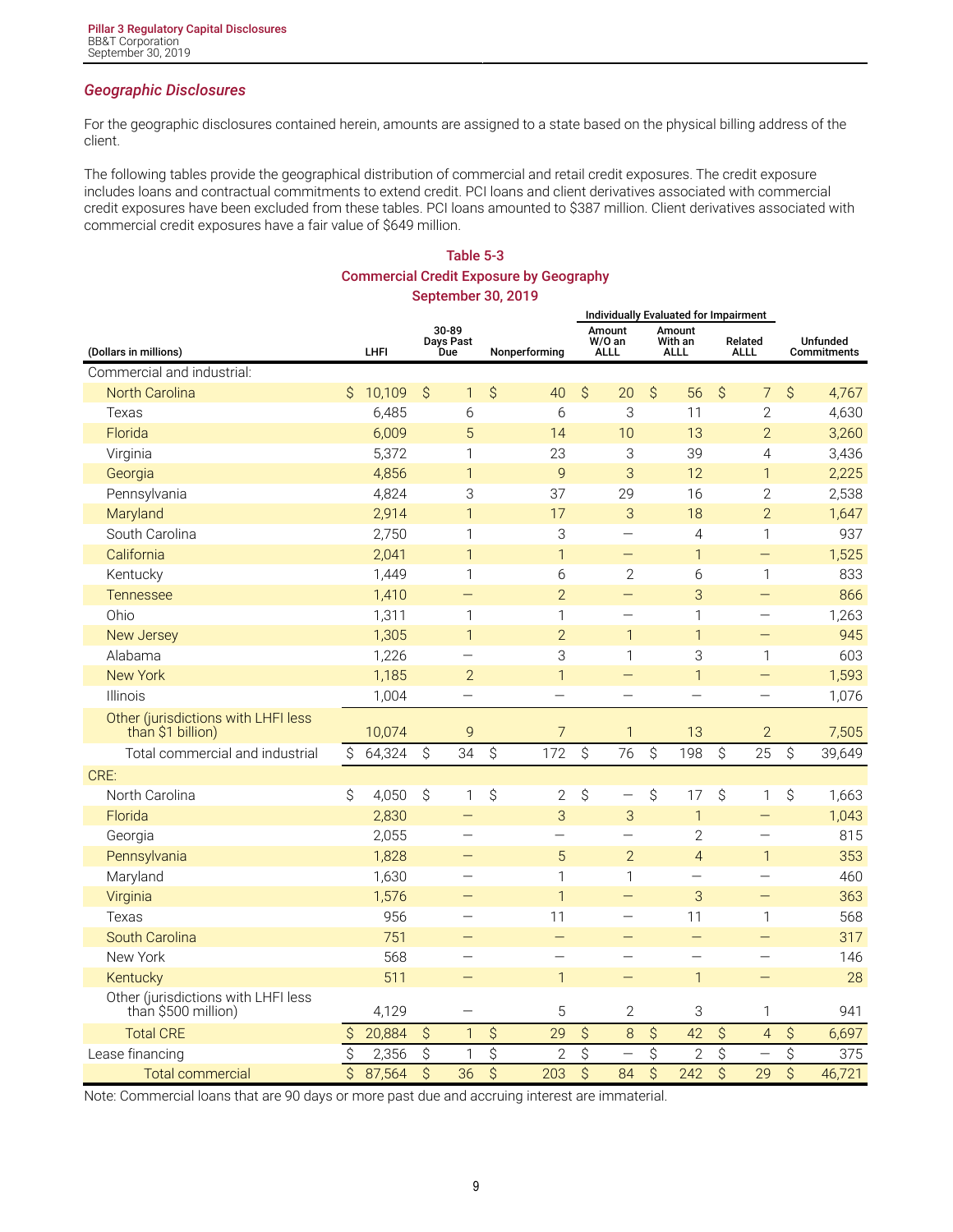#### **Table 5-4 Retail Credit Exposure by Geography September 30, 2019**

|                                                            | Accruing |                       |                     |                           |                     |                                                    |                     |                | Individually Evaluated for |                                 |                     |                                  |               |                          |                     |                                |
|------------------------------------------------------------|----------|-----------------------|---------------------|---------------------------|---------------------|----------------------------------------------------|---------------------|----------------|----------------------------|---------------------------------|---------------------|----------------------------------|---------------|--------------------------|---------------------|--------------------------------|
| (Dollars in millions)                                      |          | LHFI                  |                     | 30-89<br>Days Past<br>Due |                     | 90 or<br>More<br>Days Past<br>Due<br>Nonperforming |                     |                |                            | Amount<br>W/O an<br><b>ALLL</b> |                     | Amount<br>With an<br><b>ALLL</b> |               | Related<br><b>ALLL</b>   |                     | <b>Unfunded</b><br>Commitments |
| Residential mortgage:                                      |          |                       |                     |                           |                     |                                                    |                     |                |                            |                                 |                     |                                  |               |                          |                     |                                |
| <b>North Carolina</b>                                      | \$       | 5,018                 | $\hat{\mathcal{S}}$ | 76                        | $\hat{\mathcal{S}}$ | 54                                                 | $\hat{S}$           | 25             | \$                         | 19                              | $\hat{\mathcal{S}}$ | 112                              | $\mathcal{S}$ | 10                       | \$                  | 241                            |
| Florida                                                    |          | 4,126                 |                     | 45                        |                     | 42                                                 |                     | 11             |                            | 15                              |                     | 89                               |               | $\overline{7}$           |                     | 193                            |
| Virginia                                                   |          | 2,975                 |                     | 51                        |                     | 31                                                 |                     | 9              |                            | 16                              |                     | 84                               |               | $\overline{7}$           |                     | 76                             |
| Maryland                                                   |          | 2,030                 |                     | 44                        |                     | 34                                                 |                     | 8              |                            | 14                              |                     | 73                               |               | 6                        |                     | 37                             |
| Georgia                                                    |          | 1,818                 |                     | 32                        |                     | 20                                                 |                     | 9              |                            | 12                              |                     | 55                               |               | 5                        |                     | 68                             |
| Texas                                                      |          | 1,733                 |                     | 17                        |                     | 16                                                 |                     | $\mathbf{2}$   |                            | $\overline{\phantom{0}}$        |                     | 19                               |               | $\overline{2}$           |                     | 42                             |
| South Carolina                                             |          | 1,667                 |                     | 22                        |                     | 12                                                 |                     | $\overline{7}$ |                            | 6                               |                     | 34                               |               | $\overline{4}$           |                     | 47                             |
| California                                                 |          | 1,447                 |                     | 12                        |                     | 3                                                  |                     | 3              |                            | 1                               |                     | 1                                |               | —                        |                     | 44                             |
| Pennsylvania                                               |          | 1,195                 |                     | 31                        |                     | 12                                                 |                     | 10             |                            | 19                              |                     | 10                               |               | $\mathbf{1}$             |                     | 13                             |
| Other (jurisdictions with LHFI<br>less than \$1 billion)   |          | 6,288                 |                     | 102                       |                     | 123                                                |                     | 22             |                            | 16                              |                     | 160                              |               | 14                       |                     | 173                            |
| <b>Total residential</b><br>mortgage                       | \$       | 28,297                | \$                  | 432                       | \$                  | 347                                                | \$                  | 106            | \$                         | 118                             | $\hat{\mathcal{S}}$ | 637                              | $\hat{S}$     | 56                       | \$                  | 934                            |
| Direct:                                                    |          |                       |                     |                           |                     |                                                    |                     |                |                            |                                 |                     |                                  |               |                          |                     |                                |
| North Carolina                                             | Ŝ        | 2,400                 | $\mathcal{S}$       | 9                         | \$                  | $\overline{2}$                                     | $\hat{S}$           | 10             | $\hat{S}$                  | $\overline{4}$                  | \$                  | 7                                | \$            | 1                        | \$                  | 4,037                          |
| Virginia                                                   |          | 1,691                 |                     | 6                         |                     | 1                                                  |                     | 6              |                            | $\mathbf{2}$                    |                     | 4                                |               | 1                        |                     | 2,532                          |
| Pennsylvania                                               |          | 1,636                 |                     | 9                         |                     | 1                                                  |                     | 14             |                            | 6                               |                     | $\mathbf{1}$                     |               | -                        |                     | 1,691                          |
| Florida                                                    |          | 1,506                 |                     | 6                         |                     | 1                                                  |                     | 6              |                            | 5                               |                     | 5                                |               | 1                        |                     | 1,634                          |
| Maryland                                                   |          | 803                   |                     | 6                         |                     | $\mathbf{1}$                                       |                     | 5              |                            | 3                               |                     | 3                                |               | $\overline{\phantom{0}}$ |                     | 933                            |
| Georgia                                                    |          | 727                   |                     | 3                         |                     | 1                                                  |                     | $\mathbf{2}$   |                            | 1                               |                     | 3                                |               |                          |                     | 719                            |
| South Carolina                                             |          | 719                   |                     | $\overline{2}$            |                     |                                                    |                     | $\overline{2}$ |                            | $\mathbf{1}$                    |                     | 5                                |               | 1                        |                     | 1,131                          |
| Other (jurisdictions with LHFI<br>less than \$500 million) |          | 1,981                 |                     | 13                        |                     |                                                    |                     | 11             |                            | 4                               |                     | 9                                |               | $\overline{\phantom{0}}$ |                     | 1,980                          |
| <b>Total direct</b>                                        |          | \$11,463              | $\hat{S}$           | 54                        | $\hat{\mathcal{S}}$ | 7 <sup>1</sup>                                     | $\hat{S}$           | 56             | $\hat{S}$                  | 26                              | $\hat{S}$           | 37                               | $\hat{S}$     | $\overline{4}$           | $\hat{S}$           | 14,657                         |
| Indirect:                                                  |          |                       |                     |                           |                     |                                                    |                     |                |                            |                                 |                     |                                  |               |                          |                     |                                |
| North Carolina                                             | Ŝ        | 4,525                 | $\hat{S}$           | 52                        | $\hat{\mathcal{S}}$ | 3                                                  | $\hat{\mathcal{S}}$ | 6              | $\hat{S}$                  | $\mathbf{1}$                    | $\hat{\mathcal{S}}$ | 22                               | $\hat{S}$     | $\overline{4}$           | $\hat{\mathcal{S}}$ |                                |
| Texas                                                      |          | 1,700                 |                     | 63                        |                     | 1                                                  |                     | 9              |                            | 1                               |                     | 66                               |               | 10                       |                     |                                |
| Florida                                                    |          | 1,363                 |                     | 39                        |                     | 1                                                  |                     | 9              |                            | —                               |                     | 42                               |               | $\overline{7}$           |                     |                                |
| Pennsylvania                                               |          | 927                   |                     | 22                        |                     | 1                                                  |                     | Ç<br>پ         |                            |                                 |                     | 14                               |               | $\overline{2}$           |                     |                                |
| Georgia                                                    |          | 902                   |                     | 23                        |                     |                                                    |                     | 6              |                            | $\mathbf{1}$                    |                     | 12                               |               | $\sqrt{3}$               |                     |                                |
| California                                                 |          | 705                   |                     | 18                        |                     |                                                    |                     | 3              |                            | $\qquad \qquad -$               |                     | 11                               |               | $\mathbf{2}$             |                     |                                |
| Virginia                                                   |          | 683                   |                     | 15                        |                     | $\mathbf{1}$                                       |                     | 3              |                            | $\overline{\phantom{0}}$        |                     | 13                               |               | $\overline{2}$           |                     |                                |
| Tennessee                                                  |          | 527                   |                     | 8                         |                     |                                                    |                     | $\sqrt{2}$     |                            |                                 |                     | 4                                |               | 1                        |                     |                                |
| Maryland                                                   |          | 509                   |                     | 14                        |                     | 1                                                  |                     | 3              |                            | —                               |                     | 13                               |               | $\overline{2}$           |                     |                                |
| Other (jurisdictions with LHFI<br>less than \$500 million) |          | 6,620                 |                     | 169                       |                     | 1                                                  |                     | 38             |                            | $\mathbf{2}$                    |                     | 149                              |               | 30                       |                     |                                |
| <b>Total indirect</b>                                      |          | \$18,461              | $\hat{\mathcal{S}}$ | 423                       | $\hat{\mathcal{S}}$ | $\overline{9}$                                     | $\hat{\mathcal{S}}$ | 82             | $\hat{\mathcal{S}}$        | 5                               | $\hat{S}$           | 346                              | $\hat{S}$     | 63                       | $\hat{\mathcal{S}}$ |                                |
| Total retail                                               |          | $\overline{$}$ 58,221 | $\hat{S}$           | 909                       | \$                  | 363                                                | \$                  | 244            | \$                         | 149                             |                     | \$1,020                          | \$            | 123                      | \$                  | 15,591                         |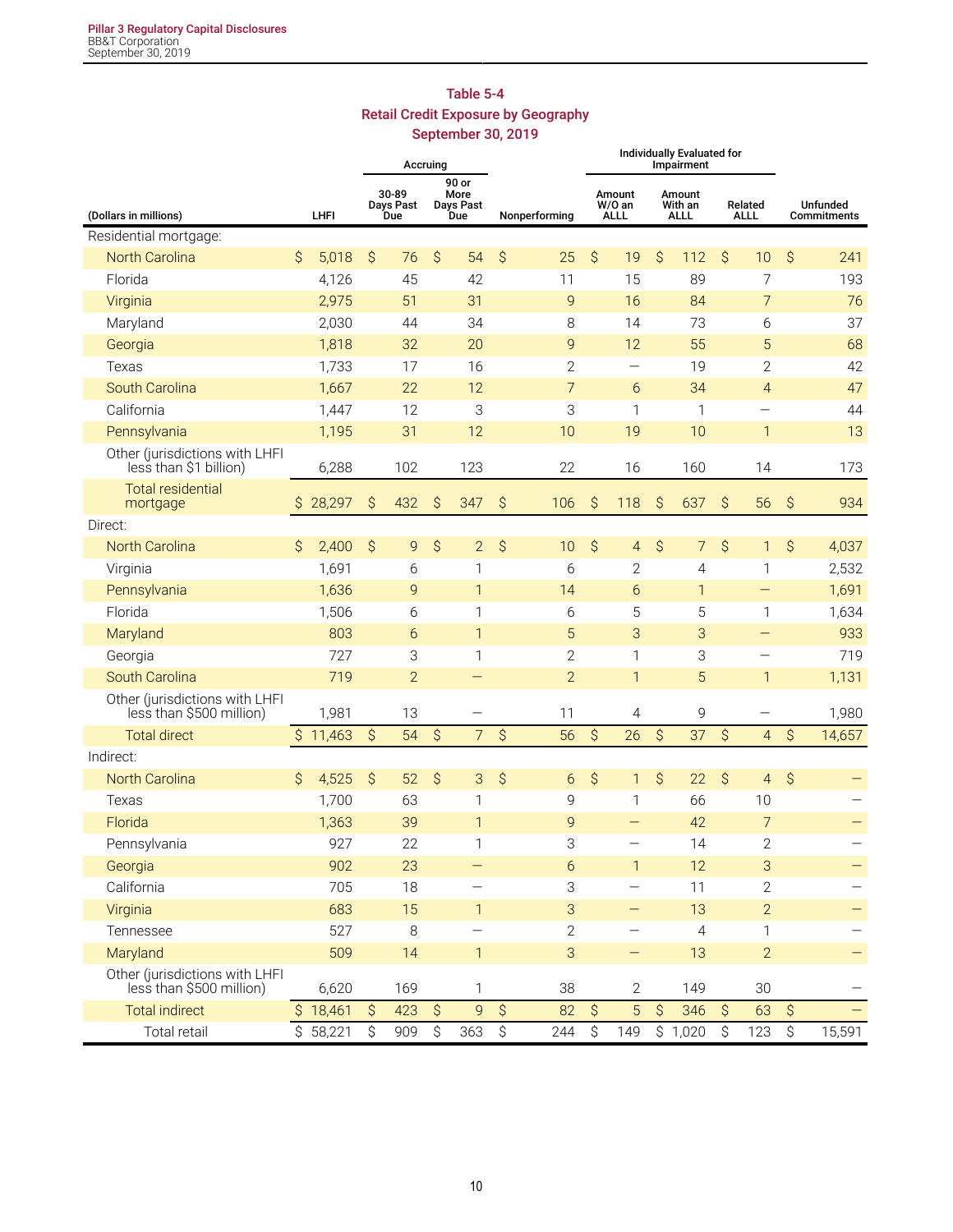# **Table 5-5 Revolving Credit Exposure by Geography**

| September 30, 2019 |  |  |
|--------------------|--|--|
|--------------------|--|--|

|                                                         |   |       | Accruing |                           |   |                                |                                  | <b>Individually Evaluated</b><br>for Impairment |              |                        |   |                                       |
|---------------------------------------------------------|---|-------|----------|---------------------------|---|--------------------------------|----------------------------------|-------------------------------------------------|--------------|------------------------|---|---------------------------------------|
| September 30, 2019<br>(Dollars in millions)             |   | LHFI  |          | 30-89<br>Days Past<br>Due |   | 90 or<br>More Days<br>Past Due | Amount<br>With an<br><b>ALLL</b> |                                                 |              | Related<br><b>ALLL</b> |   | <b>Unfunded</b><br><b>Commitments</b> |
| <b>North Carolina</b>                                   | S | 934   | S        |                           | S | 3                              | S                                | 9                                               | S            | $\overline{4}$         | S | 4,126                                 |
| Virginia                                                |   | 593   |          | 5                         |   | 3                              |                                  | 6                                               |              | $\overline{2}$         |   | 2,694                                 |
| Florida                                                 |   | 322   |          | 5                         |   | 3                              |                                  | 3                                               |              |                        |   | 1,432                                 |
| South Carolina                                          |   | 269   |          | $\overline{2}$            |   |                                |                                  | $\overline{2}$                                  |              |                        |   | 1,168                                 |
| Georgia                                                 |   | 246   |          | 3                         |   |                                |                                  | 3                                               |              |                        |   | 947                                   |
| Other (jurisdictions with LHFI less than \$200 million) |   | 877   |          | 9                         |   | 5                              |                                  | 8                                               |              | 3                      |   | 3,883                                 |
| Total revolving credit                                  |   | 3,241 | S        | 31                        | S | 16                             | S                                | 31                                              | <sub>S</sub> | 12                     | S | 14,250                                |

There are no nonperforming revolving credit loans as they are charged-off rather than being reclassified as nonperforming and there are no impaired revolving credit loans without an ALLL.

#### *US Treasury, Agency MBS, and Municipal Securities*

The Company's investment securities portfolio includes U.S. Treasury securities, GSE securities, Agency MBS, state and political subdivisions securities, non-agency MBS and other securities. The most important feature management relies on when assessing credit risk for U.S. Treasury securities and Agency MBS is the guarantee of the Federal government or its agencies.

State and political subdivision securities with issuers located in California totaled \$141 million, or 23.8%, of BB&T's state and political subdivisions securities portfolio as of September 30, 2019. No other individual state accounted for more than \$100 million of the state and political subdivisions securities portfolio.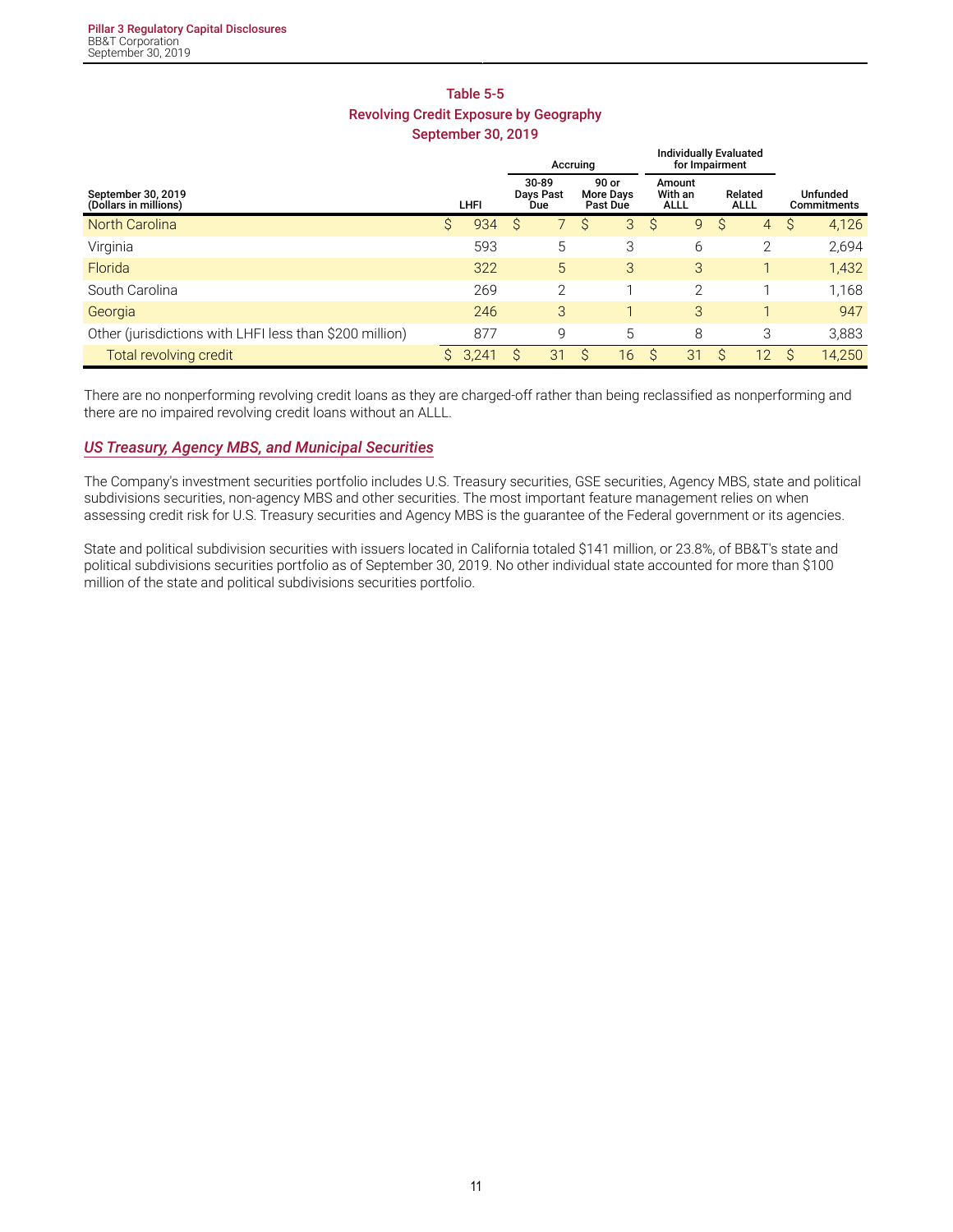#### *Industry Disclosures*

The following tables provide industry distribution by major types of commercial credit exposure. The credit exposure includes loans and contractual commitments to extend credit. Industry classification for commercial and industrial loans is based on the North American Industry Classification System. Credit exposures for commercial and industrial loans include dealer-based financing of equipment for small businesses and consumers, commercial equipment finance, insurance premium finance, and full-service commercial mortgage banking. Commercial real estate loans are based on type of property. Credit exposures for lease financing primarily consist of commercial equipment leasing. Client derivatives associated with commercial credit exposures having a fair value of \$649 million have been excluded from these tables. Retail credit exposures, revolving credit exposures, and PCI exposures have also been excluded from these tables.

#### **Table 5-6 Commercial Credit Exposure by Industry September 30, 2019**

|                                                                                |              |          |    |                           |                          |                   | Individually Evaluated for Impairment |                          |    |                                  |               |                          |           |                                |
|--------------------------------------------------------------------------------|--------------|----------|----|---------------------------|--------------------------|-------------------|---------------------------------------|--------------------------|----|----------------------------------|---------------|--------------------------|-----------|--------------------------------|
| (Dollars in millions)                                                          |              | LHFI     |    | 30-89<br>Days Past<br>Due |                          | Nonperforming     | Amount<br>W/O an<br><b>ALLL</b>       |                          |    | Amount<br>With an<br><b>ALLL</b> |               | Related<br>ALLL          |           | Unfunded<br><b>Commitments</b> |
| Commercial and industrial:                                                     |              |          |    |                           |                          |                   |                                       |                          |    |                                  |               |                          |           |                                |
| Finance and insurance                                                          | Ŝ            | 6,877    | Ŝ  | -                         | Ŝ                        | $\qquad \qquad -$ | Ŝ                                     | $\overline{\phantom{0}}$ | Ŝ. | $\qquad \qquad -$                | $\mathcal{S}$ | $\qquad \qquad -$        | Ŝ         | 6,511                          |
| Manufacturing                                                                  |              | 6,494    |    | 1                         |                          | 12                |                                       | 3                        |    | 33                               |               | 4                        |           | 7,142                          |
| <b>Retail trade</b>                                                            |              | 4,959    |    | $\overline{\phantom{0}}$  |                          | 3                 |                                       | $\mathbf{1}$             |    | $\overline{4}$                   |               |                          |           | 3,460                          |
| Health care and social assistance                                              |              | 4,852    |    |                           |                          | 27                |                                       | 25                       |    | 8                                |               | 1                        |           | 1,465                          |
| <b>Public administration</b>                                                   |              | 3,986    |    |                           |                          | $\qquad \qquad -$ |                                       | —                        |    | $\qquad \qquad -$                |               |                          |           | 152                            |
| Wholesale trade                                                                |              | 3,042    |    | $\overline{\phantom{0}}$  |                          | 7                 |                                       | 8                        |    | 9                                |               | 1                        |           | 3,520                          |
| Transportation and warehousing                                                 |              | 2,725    |    | $\overline{2}$            |                          | $\overline{4}$    |                                       | $\mathbf{1}$             |    | $\overline{4}$                   |               | $\mathbf{1}$             |           | 2,511                          |
| <b>Educational services</b>                                                    |              | 1,914    |    | —                         |                          | 9                 |                                       | 9                        |    | —                                |               |                          |           | 415                            |
| Real estate and rental and leasing                                             |              | 1,865    |    | $\overline{2}$            |                          | $\overline{4}$    |                                       | $\overline{2}$           |    | 3                                |               | $\mathbf{1}$             |           | 1,284                          |
| Professional, scientific, and technical<br>services                            |              | 1,530    |    |                           |                          | $\mathbf{1}$      |                                       |                          |    | $\overline{2}$                   |               |                          |           | 2,247                          |
| Mining, quarrying, and oil and gas<br>extraction                               |              | 1,517    |    |                           |                          | $\qquad \qquad -$ |                                       | $\overline{\phantom{0}}$ |    | $\qquad \qquad -$                |               | $\overline{\phantom{0}}$ |           | 2,204                          |
| Construction                                                                   |              | 1,398    |    | $\mathbf{1}$              |                          | 10                |                                       | 4                        |    | 15                               |               | $\overline{2}$           |           | 2,179                          |
| Other services (except public<br>administration)                               |              | 1,107    |    |                           |                          | 5                 |                                       | 5                        |    | 3                                |               |                          |           | 681                            |
| Administrative and support and<br>waste management and<br>remediation services |              | 1,084    |    | 5                         |                          | 1                 |                                       |                          |    | 1                                |               |                          |           | 702                            |
| <b>Utilities</b>                                                               |              | 1,025    |    | -                         |                          | $\qquad \qquad -$ |                                       |                          |    | $\qquad \qquad -$                |               |                          |           | 1,804                          |
| Other (industries with LHFI less than<br>\$1 billion)                          |              | 5,420    |    | 20                        |                          | 24                |                                       | 12                       |    | 24                               |               | 3                        |           | 1,535                          |
| Subtotal                                                                       |              | 49,795   |    | 31                        |                          | 107               |                                       | 70                       |    | 106                              |               | 13                       |           | 37,812                         |
| Business owner occupied                                                        |              | 14,529   |    | 3                         |                          | 65                |                                       | 6                        |    | 92                               |               | 12                       |           | 1,837                          |
| Total commercial and industrial                                                | $\mathsf{S}$ | 64,324   | Ŝ  | 34                        | \$                       | 172               | $\hat{S}$                             | 76                       | \$ | 198                              | $\hat{S}$     | 25                       | $\hat{S}$ | 39,649                         |
| CRE:                                                                           |              |          |    |                           |                          |                   |                                       |                          |    |                                  |               |                          |           |                                |
| Retail                                                                         |              | 5,259    |    | $\overline{\phantom{0}}$  |                          | $\mathbf{1}$      |                                       | $\mathbf{1}$             |    | 3                                |               |                          |           | 565                            |
| Office                                                                         |              | 4,185    |    |                           |                          | 3                 |                                       | $\overline{\phantom{0}}$ |    | 5                                |               | 1                        |           | 561                            |
| Multi-family                                                                   |              | 3,386    |    | —                         |                          | 18                |                                       | 5                        |    | 15                               |               | $\overline{2}$           |           | 2,361                          |
| Hotel/motel                                                                    |              | 3,213    |    |                           |                          |                   |                                       |                          |    | 9                                |               | $\overline{\phantom{0}}$ |           | 487                            |
| Industrial                                                                     |              | 2,587    |    |                           |                          |                   |                                       | 1                        |    | $\overline{2}$                   |               |                          |           | 511                            |
| Single family residential -<br>construction                                    |              | 1,374    |    |                           |                          | $\mathbf{2}$      |                                       |                          |    | 3                                |               |                          |           | 2,084                          |
| Other (property types with LHFI less<br>than \$1 billion)                      |              | 880      |    | $\mathbf{1}$              |                          | 5                 |                                       | $\mathbf{1}$             |    | 5                                |               | 1                        |           | 128                            |
| <b>Total CRE</b>                                                               |              | \$20,884 | \$ | $\mathbf{1}$              | $\overline{\mathcal{S}}$ | 29                | $\mathsf S$                           | 8                        | \$ | 42                               | $\hat{S}$     | 4                        | \$        | 6,697                          |
| Lease financing                                                                |              | 2,356    |    | $\mathbf{1}$              |                          | $\overline{2}$    |                                       |                          |    | $\overline{2}$                   |               |                          |           | 375                            |
| Total commercial                                                               |              | \$87,564 | \$ | 36                        | \$                       | 203               | \$                                    | 84                       | \$ | 242                              | \$            | 29                       | \$        | 46,721                         |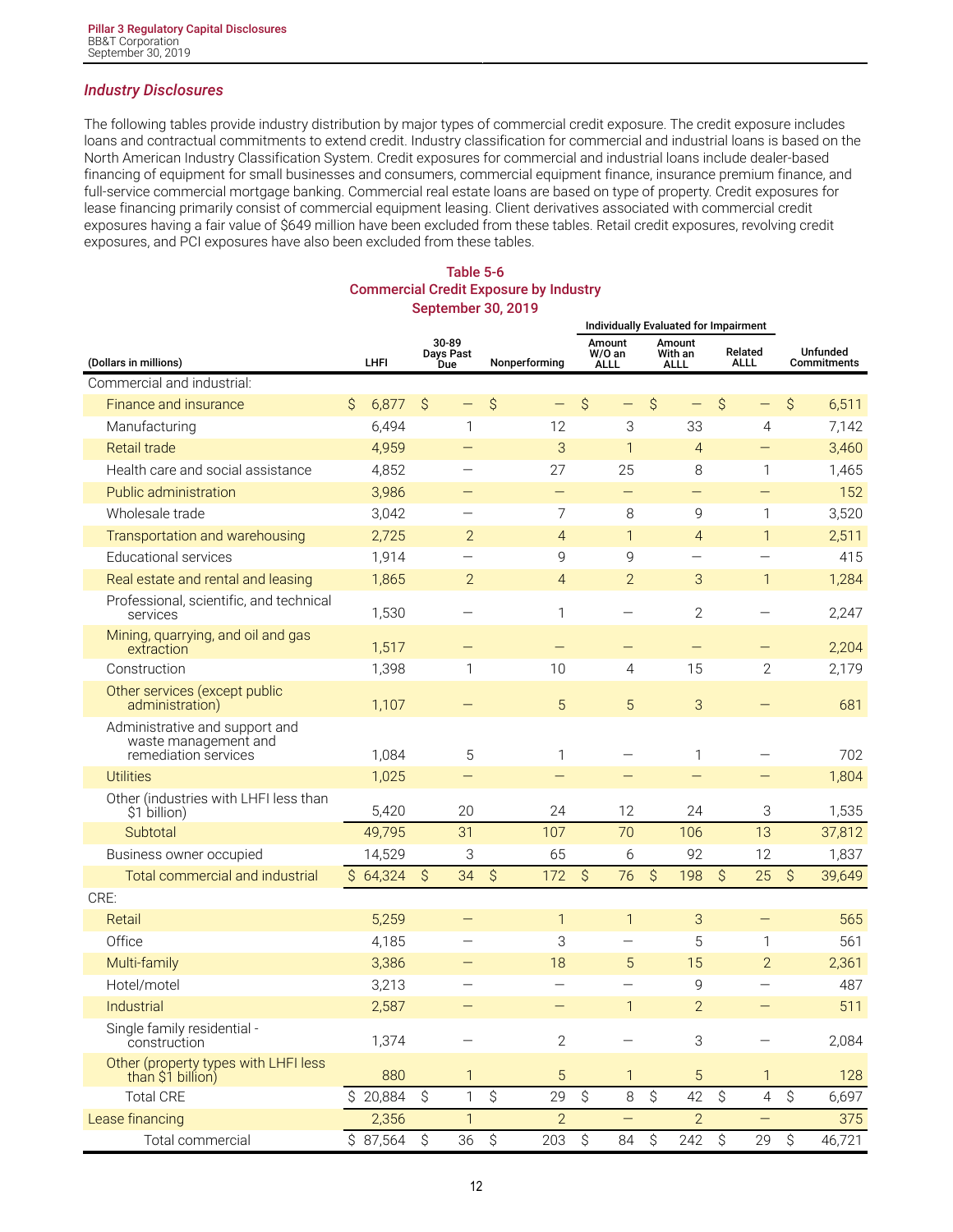#### <span id="page-14-0"></span>*Counterparty Credit Risk-Related Exposures*

Counterparty exposure arises from OTC derivatives, repurchase agreements, extended settlement of securities, securities lending and borrowing and other similar products and activities. The amount of this exposure depends on the value of underlying market factors (e.g. interest rates and foreign exchange rates). The Company reduces its counterparty exposure related to bilateral derivative contracts by centrally clearing eligible derivatives with CCPs as required by Dodd-Frank Act. Certain central clearing counterparties apply payments made or received for changes in exposure as legal settlements, effectively eliminating the market value of cleared derivatives. The derivative clearing houses also create credit risk for BB&T related to initial margin requirements; however, it is mitigated by the use of securities as collateral, capital held by the CCP and mutualization rules that allocate risk among participants in the event of a failure of an exchange member firm.

All other credit exposure is approved either on a transaction level basis, or under credit limits supporting bilateral trades governed by appropriate master trading agreements. The primary element of the credit approval process is a detailed risk assessment of every credit exposure associated with the counterparty. The Company's risk assessment procedures consider both the creditworthiness of the counterparty and the risks related to the specific type of credit facility, product or exposure. BB&T manages the credit risk of its derivative positions by diversifying its positions among various counterparties, entering into master netting arrangements and requiring collateral on a daily basis. Credit exposures are monitored daily for counterparties to assure collateral levels are appropriately sized to cover risk. Credit exposures are also reviewed prior to execution of a trade for any counterparty to ensure it does not exceed the approved credit limit.

For further information on counterparty credit risk, refer to "Note 1. Basis of Presentation" in the Company's Annual Report on Form 10-K for the year ended December 31, 2018 and "Note 16. Derivative Financial Instruments" in the September 30, 2019 Form 10-Q.

#### *Wrong-Way Risk*

Wrong-way risk occurs when exposure to a counterparty is adversely correlated with the credit quality of that counterparty. The Company seeks to minimize general wrong-way risk and avoid specific wrong-way risk by policy, counterparty selection and credit risk mitigation.

#### *Collateral*

To calculate a counterparty's net risk position for counterparty credit risk, the Company revalues all financial instruments and associated collateral positions on a daily basis. Collateral positions are monitored by dedicated associates to ensure that calls for collateral and exposure reductions are made promptly. Processes exist for the resolution of trades where the level of collateral is disputed or the collateral sought is not received.

Eligible collateral types are documented by a CSA to the ISDA Master Agreement, a SIFMA Master Securities Forward Transaction Agreement or a repurchase agreement and are controlled under the Company's general credit policies. In practice, substantially all of the Company's collateral held as credit risk mitigation under these agreements is either cash or U.S. government securities.

#### **Risk Mitigation**

BB&T has certain loans and other assets, totaling approximately \$1.0 billion, which have conditional guarantees by the U.S. government. These exposures receive a 20% risk-weight.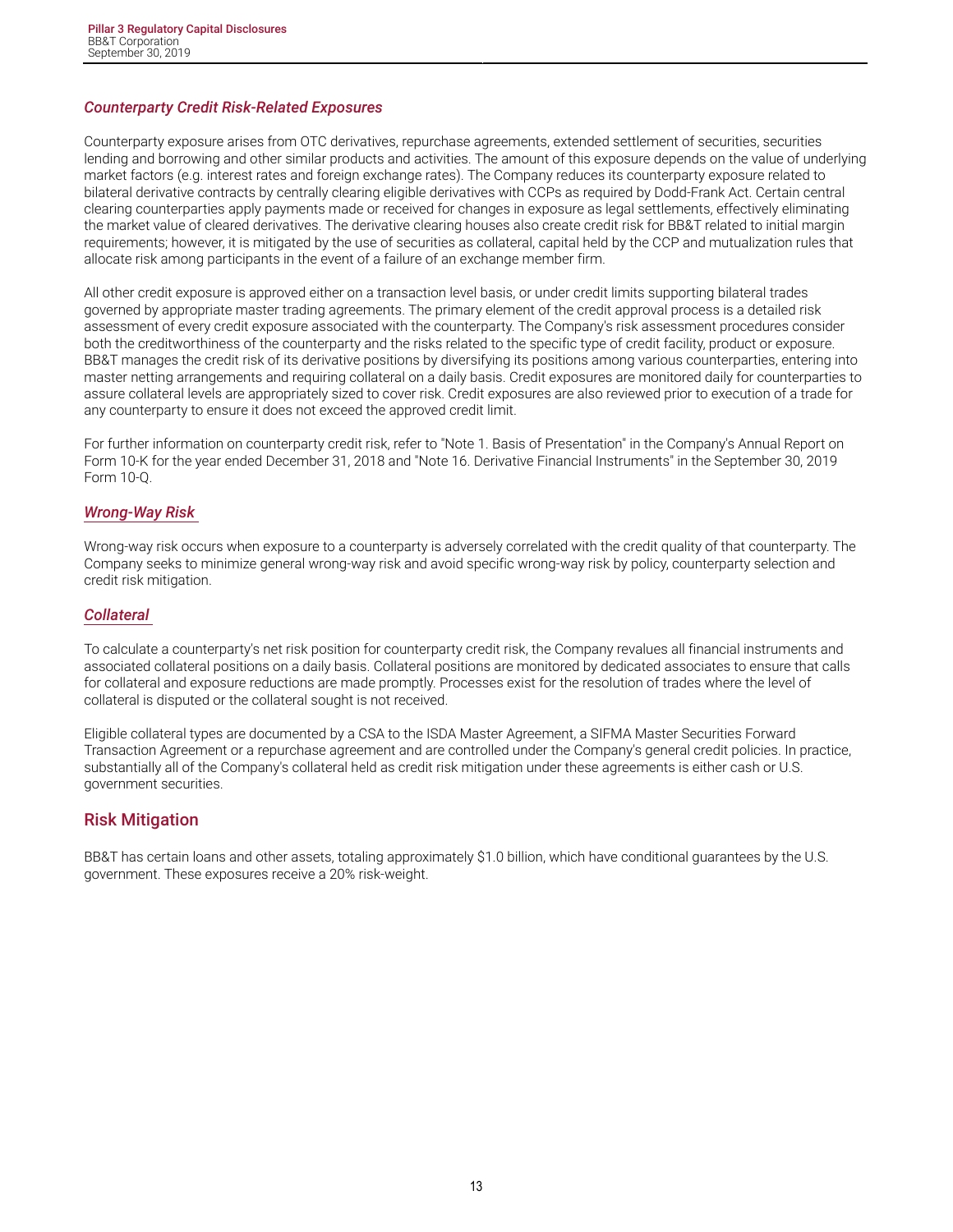The following table summarizes OTC derivative contracts covered by eligible collateral:

#### **Table 7-1 Total Exposure of OTC Derivative Contracts Covered by Eligible Collateral September 30, 2019**

| (dollars in millions)                                       | Gross<br>Current<br>Credit<br><b>Exposure</b> | Potential<br><b>Future</b><br><b>Exposure</b> |              | Margin<br>Impact | Total<br><b>Exposure</b> |
|-------------------------------------------------------------|-----------------------------------------------|-----------------------------------------------|--------------|------------------|--------------------------|
| Interest rate                                               | 235                                           | 146<br>S.                                     | <sub>S</sub> | 6                | 387                      |
| Foreign exchange                                            |                                               |                                               |              |                  |                          |
| Total derivative gross credit exposure                      | 238                                           | 150                                           |              | $\mathfrak b$    | 394                      |
| Amounts subject to master netting arrangements              | (49                                           |                                               |              |                  | (49)                     |
| Collateral held                                             | (183)                                         |                                               |              |                  | (183)                    |
| Net exposure for derivatives covered by eligible collateral | b                                             | 150                                           |              | b                | 162                      |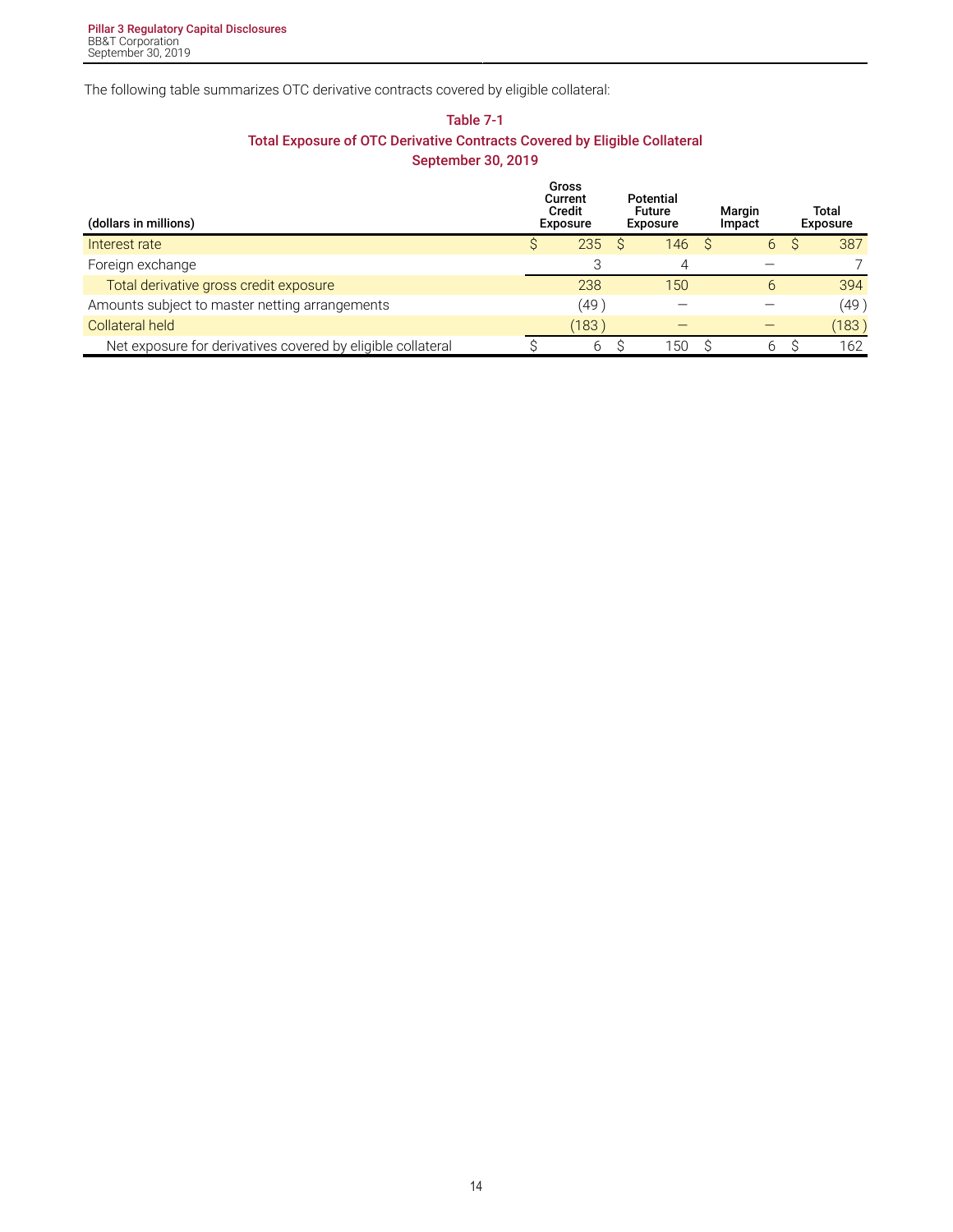## <span id="page-16-0"></span>**Securitizations**

The disclosures in this section refer to securitizations held and the regulatory capital on these exposures calculated according to the Rule. A participant in the securitization market is typically an originator, investor or sponsor. The Company's primary securitization-related activity is investing in products created by third parties. Securitization exposures held include agency and non-agency asset-backed securitizations. The majority of the asset-backed securities balance is collateralized by student loans originated under the FFELP with guarantees covering 97%-98% of the underlying loans. The Company is not applying any credit risk mitigation to its securitization exposures and doesn't have exposure as a securitization guarantor. The Company does not have any synthetic securitization exposure and does not currently retain credit risk as a sponsor; therefore, the following tables relate to the Company as an investor.

The Company calculates the regulatory capital requirement for securitization exposures in accordance with the hierarchy of approaches. The Company utilizes the SSFA to determine RWA for its securitization exposures which considers the Company's seniority in the securitization structure and risk factors inherent in the underlying assets.

The following tables present information related to securitization exposures at September 30, 2019:

#### **Table 8-1 Securitizations by Exposure Type September 30, 2019**

| (dollars in millions)         | <b>On Balance</b><br>Sheet<br>Exposure (1) | <b>Off Balance</b><br>Sheet<br><b>Exposure</b> | Total<br><b>Exposure</b> |
|-------------------------------|--------------------------------------------|------------------------------------------------|--------------------------|
| Non-agency MBS                | 374                                        | —                                              | 374                      |
| Asset-backed securities       | 31                                         |                                                | -31                      |
| Other $(2)$                   |                                            | a                                              | 11                       |
| Total securitization exposure | 407                                        | Q                                              | 416                      |

(1) Includes AFS securities at fair value and HTM securities at amortized cost.

(2) Includes securitized loans sold with recourse and accrued interest on securitizations.

#### **Table 8-2**

#### **Securitizations by Capital Treatment and Underlying Exposure Type**

**September 30, 2019**

| (dollars in millions)          | Notional/Par<br>Amount |  | <b>SFA RWA</b> |  | <b>SSFA RWA</b> |
|--------------------------------|------------------------|--|----------------|--|-----------------|
| Non-agency MBS                 |                        |  |                |  |                 |
| <b>Resecuritizations</b>       | 537 S                  |  |                |  | 454             |
| Asset-backed securities        | 31                     |  |                |  | 6               |
| Other $(1)$                    | 11                     |  | 113            |  | 6               |
| Total securitization exposures | 579                    |  | 113            |  | 466             |

(1) Includes securitized loans sold with recourse and accrued interest on securitizations.

#### **Table 8-3 Securitizations by Risk Weight Bands September 30, 2019**

| (dollars in millions)          | <b>Notional/Par</b><br>Amount |     |     | <b>RWA</b> |    | <b>Capital impact</b><br>of RWA $(1)$ |
|--------------------------------|-------------------------------|-----|-----|------------|----|---------------------------------------|
| Securitizations:               |                               |     |     |            |    |                                       |
| Zero to 250% risk weighting    | S                             | 31  | - S | 6          | -S |                                       |
| 501% to 1250% risk weighting   |                               | 9   |     | 113        |    | 9                                     |
| <b>Resecuritizations:</b>      |                               |     |     |            |    |                                       |
| Zero to 250% risk weighting    |                               | 357 |     | 121        |    | 10                                    |
| 251% to 500% risk weighting    |                               | 91  |     | 170        |    | 14                                    |
| 501% to 1250% risk weighting   |                               | 91  |     | 169        |    | 14                                    |
| Total securitization exposures |                               | 579 |     | 579        |    | 47                                    |

(1) Calculated by multiplying RWA by the minimum total risk-based capital ratio of 8%.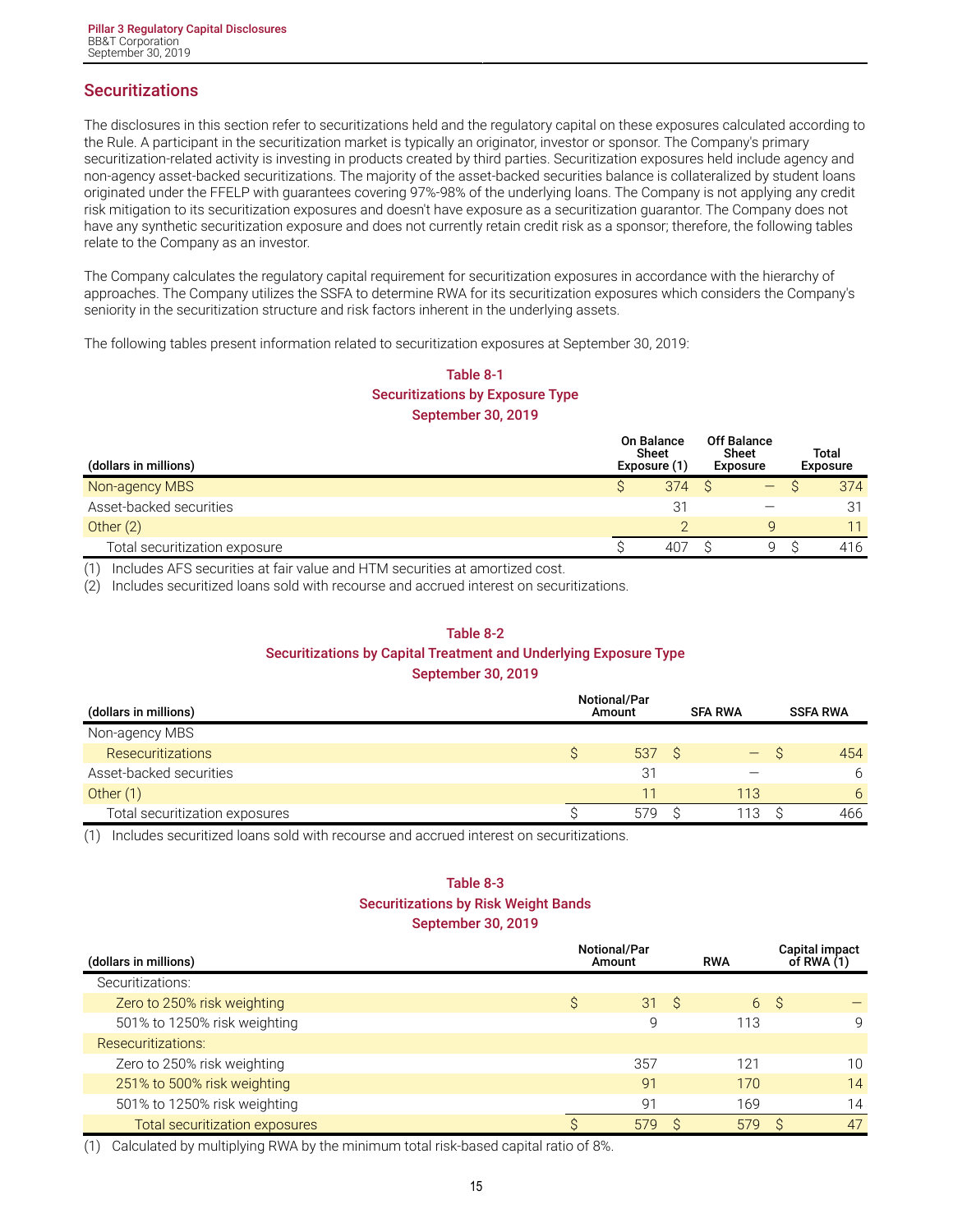#### <span id="page-17-0"></span>**Equity Securities Not Subject to Market Risk Rule**

The Company has total equity exposures of approximately \$9.0 billion, with \$2.6 billion in individual equities and \$6.4 billion in equity funds at September 30, 2019. The majority of the individual investments are related to the Company's CRA activities, including tax-advantaged investments. The Company uses the simple risk-weight approach for its individual equity securities. The equity funds consist of BOLI, private equity, pension fund assets, money market and other equity funds. The Company uses the full look-through approach for BOLI assets in separate and hybrid accounts. Investment guidelines specify objectives and constraints for separate and hybrid account BOLI investment funds, including permitted and non-permitted investments, concentration and diversification requirements, credit quality requirements and duration parameters. There were no unrealized gains not recognized through earnings included in Tier 2 capital for the three months ended September 30, 2019.

Non-marketable equity securities are generally recorded either at historical cost or using the equity method. Refer to "Note 1. Basis of Presentation" in the Company's Annual Report on Form 10-K for the year ended December 31, 2018 for accounting policies related to equity investments and the valuation of financial instruments.

At September 30, 2019, the Company held approximately \$387 million of exposures in equity funds that relate to the Company's nonqualified defined contribution plan. Because there is an offsetting liability for these investments, there is no impact to earnings or equity from these investments as changes in the fair value of the investments are recorded in income with an offsetting change in personnel expense.

The Company holds equity securities for various purposes. The Company's investments in private equity funds are generally held to realize a potential profit, equity securities in pension plans are held to reduce future pension expense, investments in affordable housing are made to generate tax credits and investments in certain trade organizations are required to realize the benefits of being a member.

Latent revaluation gains/losses are unrealized gains/losses on non-public equity securities which are not recognized in the Company's Consolidated Balance Sheet or Consolidated Statement of Income as the equity securities are carried at cost. At September 30, 2019, latent valuation gains or losses for equity exposures were immaterial.

The following table summarizes the Company's equity securities not subject to the market risk rule:

#### **Table 9-1 Equity Securities Not Subject to Market Risk Rule September 30, 2019**

| (dollars in millions)      |   | Exposure (1) | <b>RWA</b> |     | Capital impact of<br><b>RWA</b> (2) |
|----------------------------|---|--------------|------------|-----|-------------------------------------|
| 20% risk weight            |   | 397S         | 79         | - S | 6                                   |
| 100% risk weight           |   | 3,662        | 3,662      |     | 293                                 |
| Full look-through approach |   | 4.914        | 4,368      |     | 349                                 |
| Total                      |   | 8.973        | 8.109      |     | 648                                 |
| <b>Public</b>              | Ŝ | 3,920        |            |     |                                     |
| Nonpublic                  |   | 5,053        |            |     |                                     |
| Total                      |   | 8,973        |            |     |                                     |

The difference between the book value and the fair value for equity exposures is less than \$1 million.

(2) Calculated by multiplying RWA by the minimum total risk-based capital ratio of 8%.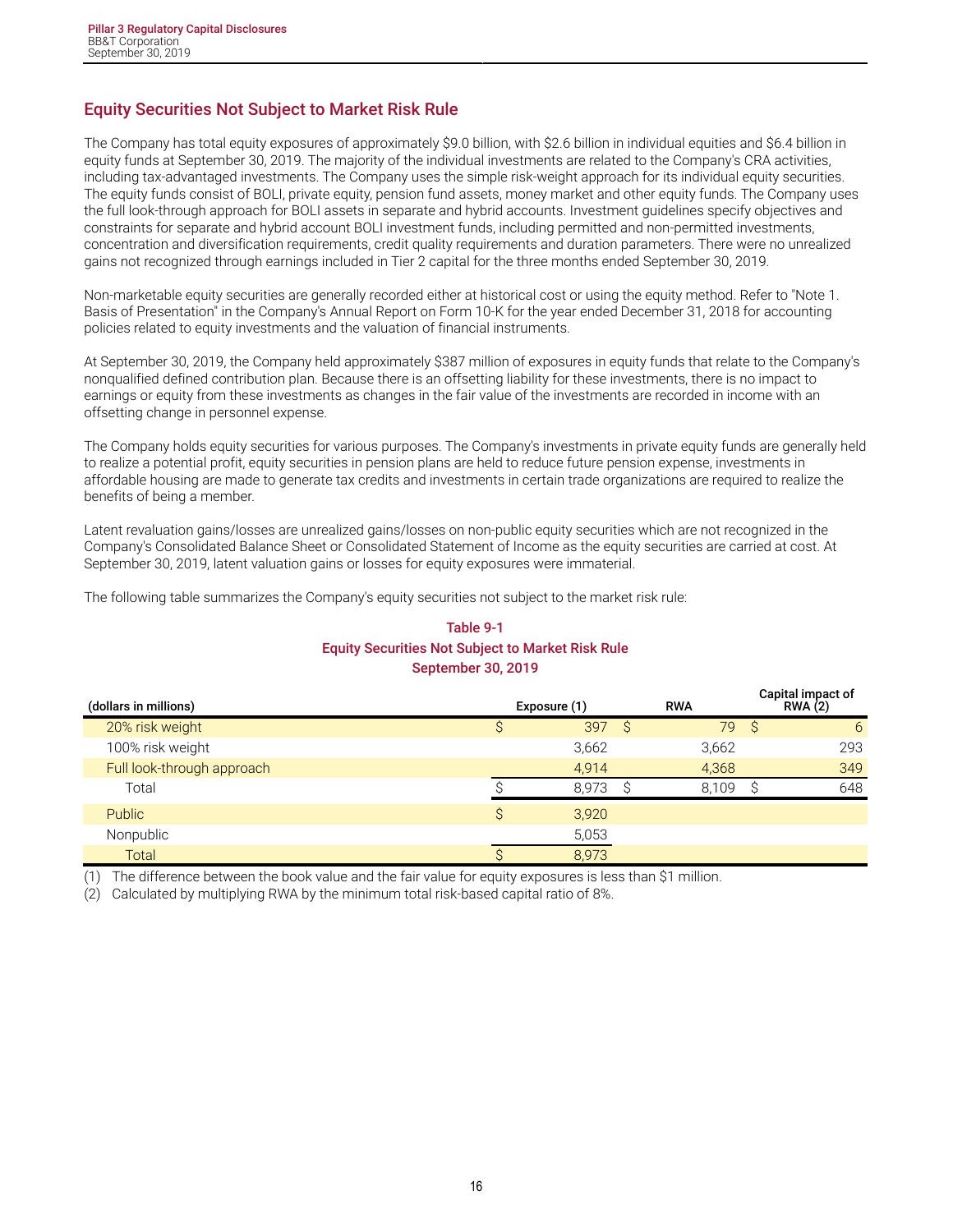## <span id="page-18-0"></span>**Forward-Looking Statements**

This document contains "forward-looking statements" within the meaning of the Private Securities Litigation Reform Act of 1995, regarding the financial condition, results of operations, business plans and the future performance of BB&T that are based on the beliefs and assumptions of the management of BB&T and the information available to management at the time that these disclosures were prepared. Words such as "anticipates," "believes," "estimates," "expects," "forecasts," "intends," "plans," "projects," "may," "will," "should," "could," and other similar expressions are intended to identify these forward-looking statements. Such statements are subject to factors that could cause actual results to differ materially from anticipated results. Such factors include, but are not limited to, the following:

- risks, uncertainties and other factors relating to the merger of SunTrust with and into BB&T, including the ability to obtain regulatory approvals and meet other closing conditions to the merger, and delay in closing the merger;
- general economic or business conditions, either nationally or regionally, may be less favorable than expected, resulting in, among other things, slower deposit and/or asset growth, and a deterioration in credit quality and/or a reduced demand for credit, insurance or other services;
- disruptions to the national or global financial markets, including the impact of a downgrade of U.S. government obligations by one of the credit ratings agencies, the economic instability and recessionary conditions in Europe;
- <sup>l</sup> changes in the interest rate environment, including interest rate changes made by the Federal Reserve, the discontinuation of LIBOR as an interest rate benchmark, as well as cash flow reassessments may reduce net interest margin and/or the volumes and values of loans and deposits as well as the value of other financial assets and liabilities;
- <sup>l</sup> competitive pressures among depository and other financial institutions may increase significantly;
- legislative, regulatory or accounting changes may adversely affect the businesses in which BB&T is engaged;
- local, state or federal taxing authorities may take tax positions that are adverse to BB&T;
- a reduction may occur in BB&T's credit ratings;
- adverse changes may occur in the securities markets;
- competitors of BB&T may have greater financial resources or develop products that enable them to compete more successfully than BB&T and may be subject to different regulatory standards than BB&T;
- cyber security risks could adversely affect BB&T's business and financial performance or reputation, and BB&T could be liable for financial losses incurred by third parties due to breaches of data shared between financial institutions;
- higher-than-expected costs related to information technology infrastructure or a failure to successfully implement future system enhancements could adversely impact BB&T's financial condition and results of operations and could result in significant additional costs to BB&T;
- <sup>l</sup> natural or other disasters, including acts of terrorism, could have an adverse effect on BB&T, materially disrupting BB&T's operations or the ability or willingness of customers to access BB&T's products and services;
- costs related to the integration of the businesses of BB&T and its merger partners may be greater than expected;
- failure to execute on strategic or operational plans, including the ability to successfully complete and/or integrate mergers and acquisitions or fully achieve expected cost savings or revenue growth associated with mergers and acquisitions within the expected time frames could adversely impact financial condition and results of operations;
- significant litigation and regulatory proceedings could have a material adverse effect on BB&T;
- unfavorable resolution of legal proceedings or other claims and regulatory and other governmental investigations or other inquiries could result in negative publicity, protests, fines, penalties, restrictions on BB&T's operations or ability to expand its business and other negative consequences, all of which could cause reputational damage and adversely impact BB&T's financial conditions and results of operations;
- . risks resulting from the extensive use of models;
- risk management measures may not be fully effective;
- fraud or misconduct by internal or external parties, which BB&T may not be able to prevent, detect or mitigate;
- deposit attrition, customer loss and/or revenue loss following completed mergers/acquisitions may exceed expectations; and
- widespread system outages, caused by the failure of critical internal systems or critical services provided by third parties, could adversely impact BB&T's financial condition and results of operations.

These and other risk factors are more fully described in this report and in BB&T's Annual Report on Form 10-K for the year ended December 31, 2018 under the sections entitled "Item 1A. Risk Factors" and from time to time, in other filings with the SEC. Readers are cautioned not to place undue reliance on these forward-looking statements, which speak only as of the date of this report. Actual results may differ materially from those expressed in or implied by any forward-looking statements. Except to the extent required by applicable law or regulation, BB&T undertakes no obligation to revise or update publicly any forward-looking statements for any reason. Readers should, however, consult any further disclosures of a forward-looking nature BB&T may make in any subsequent Annual Reports on Form 10-K, Quarterly Reports on Form 10-Q or Current Reports on Form 8-K.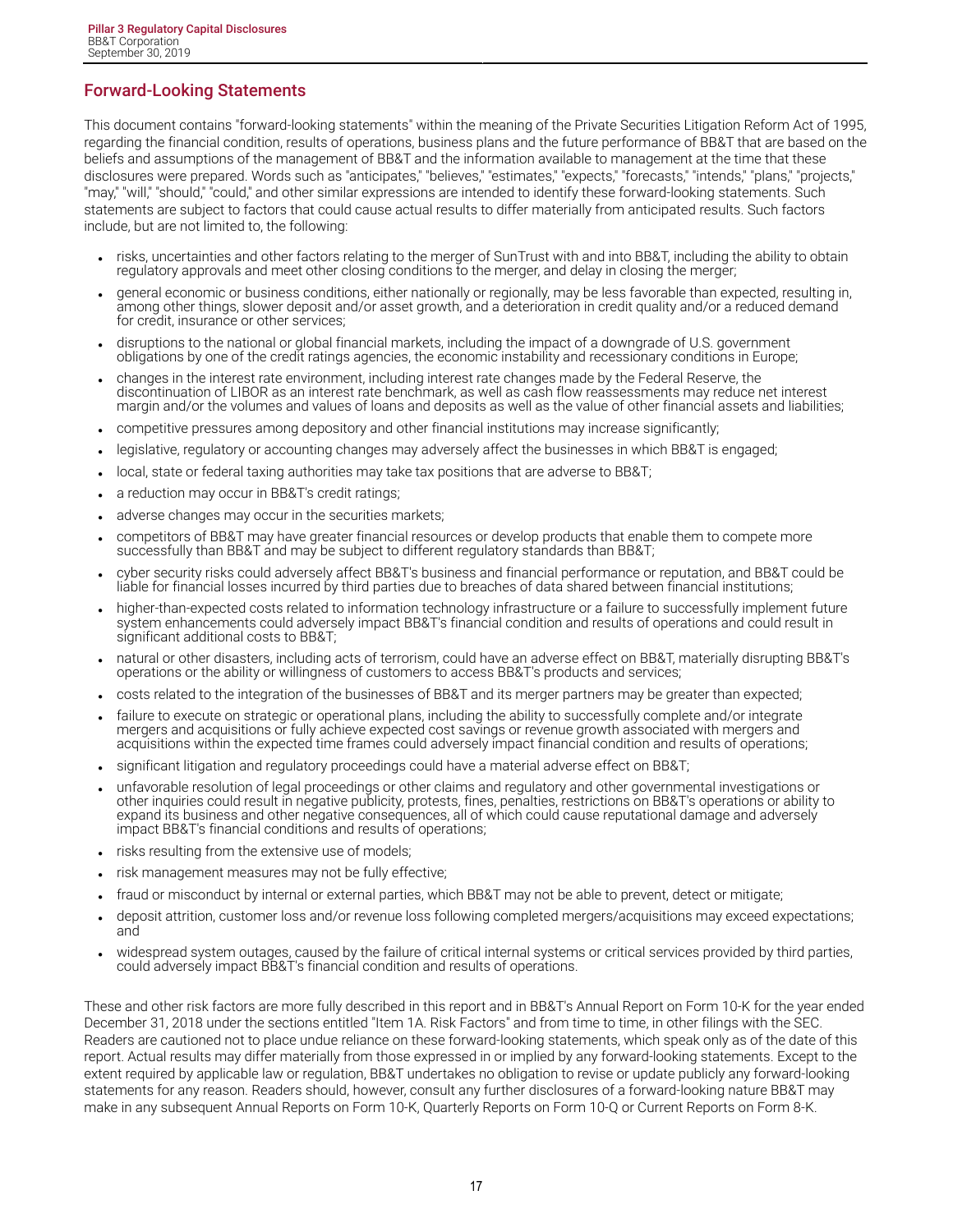# **Cross Reference Table**

<span id="page-19-0"></span>Note: References in the following table to Form 10-Q or Form FR Y-9C are to the respective Form for the period ended September 30, 2019. References to Form 10-K are to the Form 10-K for the year ended December 31, 2018.

| <b>Disclosure Requirement</b>                                                                                                                                                                                                                                                                                                         | <b>Disclosure Location</b>                                                                                         |
|---------------------------------------------------------------------------------------------------------------------------------------------------------------------------------------------------------------------------------------------------------------------------------------------------------------------------------------|--------------------------------------------------------------------------------------------------------------------|
| <b>Table 1 - Scope of Application</b>                                                                                                                                                                                                                                                                                                 |                                                                                                                    |
| Oualitative:                                                                                                                                                                                                                                                                                                                          |                                                                                                                    |
| (a) The name of the top corporate entity in the group to which subpart D<br>of this part applies.                                                                                                                                                                                                                                     | <b>Basel Pillar 3 Disclosures:</b><br>Introduction                                                                 |
| (b) A brief description of the differences in the basis for consolidating<br>entities for accounting and regulatory purposes, with a description of<br>those entities:                                                                                                                                                                | <b>Basel Pillar 3 Disclosures:</b><br><b>Basis of Consolidation</b>                                                |
| (1) That are fully consolidated;<br>(2) That are deconsolidated and deducted from total capital;<br>(3) For which the total capital requirement is deducted; and<br>(4) That are neither consolidated nor deducted (for example, where<br>the investment in the entity is assigned a risk weight in<br>accordance with this subpart). | The Company does not have a difference in the<br>basis of consolidation for accounting and<br>regulatory purposes. |
| (c) Any restrictions, or other major impediments, on transfer of funds or<br>total capital within the group.                                                                                                                                                                                                                          | Form 10-K:<br>Note 14. Regulatory Requirements and Other                                                           |
|                                                                                                                                                                                                                                                                                                                                       | Restrictions<br>Note 15. Parent Company Financial Information                                                      |
|                                                                                                                                                                                                                                                                                                                                       | Item 7 - MD&A - Liquidity<br>Item 7 - MD&A - Capital                                                               |
|                                                                                                                                                                                                                                                                                                                                       | Form 10-Q:<br>Item 2 - MD&A - Capital                                                                              |
|                                                                                                                                                                                                                                                                                                                                       | <b>Basel Pillar 3 Disclosures:</b><br><b>CCAR and Stress Test Requirements</b>                                     |
| Quantitative:                                                                                                                                                                                                                                                                                                                         |                                                                                                                    |
| (d) The aggregate amount of surplus capital of insurance subsidiaries<br>included in the total capital of the consolidated group.                                                                                                                                                                                                     | <b>Basel Pillar 3 Disclosures:</b><br>Capital in Subsidiaries                                                      |
| (e) The aggregate amount by which actual total capital is less than the<br>minimum total capital requirement in all subsidiaries, with total<br>capital requirements and the name(s) of the subsidiaries with such<br>deficiencies.                                                                                                   | Not applicable. Actual total capital is greater<br>than the minimum total capital requirement.                     |
| <b>Table 2 - Capital Structure</b>                                                                                                                                                                                                                                                                                                    |                                                                                                                    |
| Oualitative:                                                                                                                                                                                                                                                                                                                          |                                                                                                                    |
| (a) Summary information on the terms and conditions of the main<br>features of all regulatory capital instruments.                                                                                                                                                                                                                    | Form 10-K:<br>Note 9. Shareholders' Equity                                                                         |
|                                                                                                                                                                                                                                                                                                                                       | Form 10-0:                                                                                                         |
| Ouantitative:                                                                                                                                                                                                                                                                                                                         | Note 9. Long-Term Debt                                                                                             |
| (b) The amount of common equity tier 1 capital, with separate disclosure                                                                                                                                                                                                                                                              | Form FR Y-9C:                                                                                                      |
| of:                                                                                                                                                                                                                                                                                                                                   |                                                                                                                    |
| (1) Common stock and related surplus;                                                                                                                                                                                                                                                                                                 | Schedule HC-R                                                                                                      |
| (2) Retained earnings;                                                                                                                                                                                                                                                                                                                |                                                                                                                    |
| (3) Common equity minority interest;                                                                                                                                                                                                                                                                                                  | Form 10-Q:                                                                                                         |
| $(4)$ AOCI; and                                                                                                                                                                                                                                                                                                                       | <b>Consolidated Balance Sheet</b>                                                                                  |
| (5) Regulatory adjustments and deductions made to common<br>equity tier 1 capital.                                                                                                                                                                                                                                                    |                                                                                                                    |
| (c) The amount of tier 1 capital, with separate disclosure of:                                                                                                                                                                                                                                                                        | Form FR Y-9C:                                                                                                      |
| (1) Additional tier 1 capital elements, including additional tier 1<br>capital instruments and tier 1 minority interest not included in<br>common equity tier 1 capital; and                                                                                                                                                          | Schedule HC-R                                                                                                      |
| (2) Regulatory adjustments and deductions made to tier 1 capital.                                                                                                                                                                                                                                                                     |                                                                                                                    |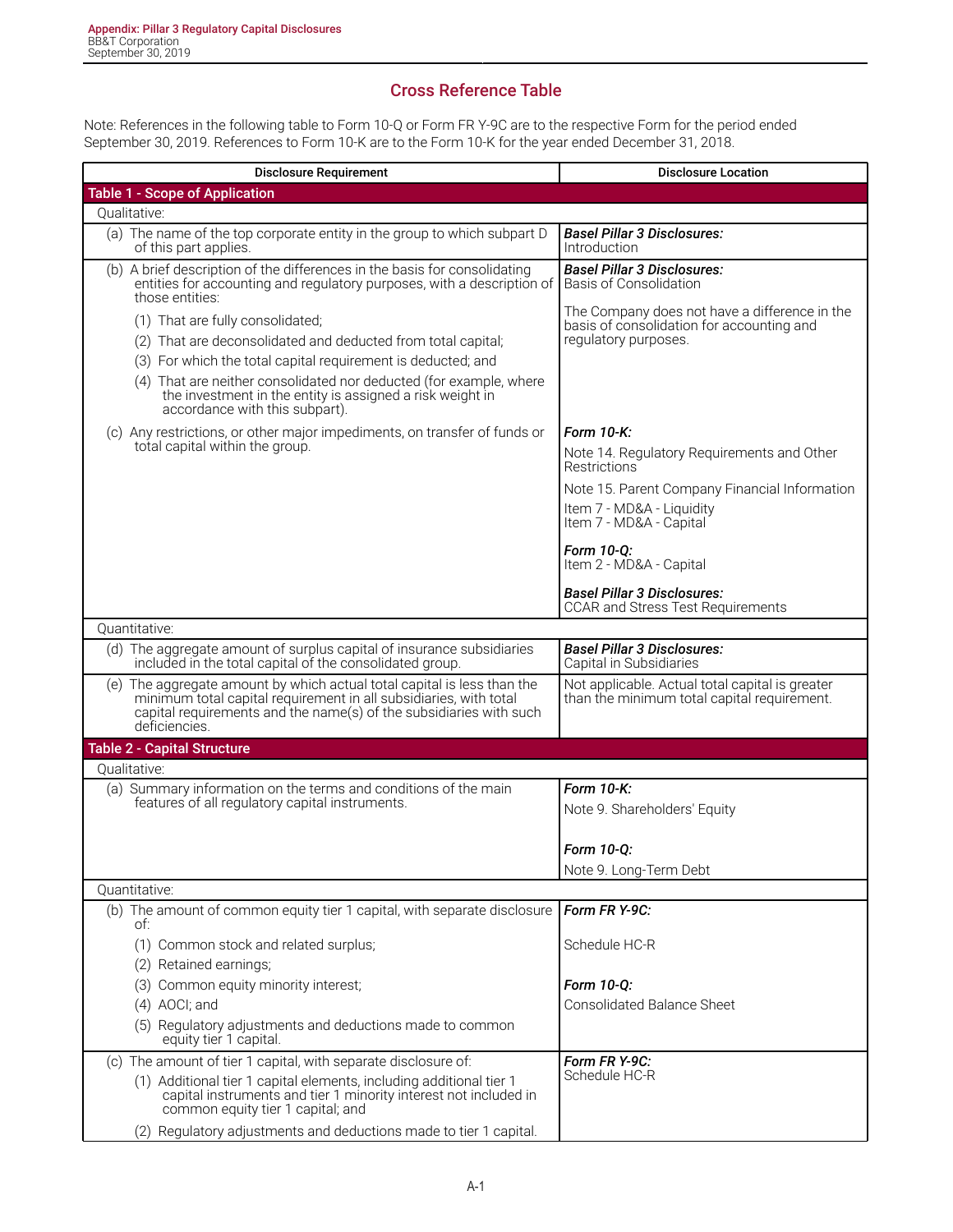| <b>Disclosure Requirement</b>                                                                                                                                                                                                                                                                                             | <b>Disclosure Location</b>                          |
|---------------------------------------------------------------------------------------------------------------------------------------------------------------------------------------------------------------------------------------------------------------------------------------------------------------------------|-----------------------------------------------------|
| (d) The amount of total capital, with separate disclosure of:                                                                                                                                                                                                                                                             | Form FR Y-9C:                                       |
| (1) Tier 2 capital elements, including tier 2 capital instruments and<br>total capital minority interest not included in tier 1 capital; and                                                                                                                                                                              | Schedule HC-R                                       |
| (2) Regulatory adjustments and deductions made to total capital.                                                                                                                                                                                                                                                          |                                                     |
| <b>Table 3 - Capital Adequacy</b>                                                                                                                                                                                                                                                                                         |                                                     |
| Qualitative:                                                                                                                                                                                                                                                                                                              |                                                     |
| (a) A summary discussion of the FDIC-supervised institution's approach<br>to assessing the adequacy of its capital to support current and<br>future activities.                                                                                                                                                           | Form 10-K:<br>Item 7 - MD&A - Capital<br>Form 10-0: |
|                                                                                                                                                                                                                                                                                                                           | Item 2 - MD&A - Capital                             |
| Quantitative:                                                                                                                                                                                                                                                                                                             |                                                     |
| (b) Risk-weighted assets for:                                                                                                                                                                                                                                                                                             | <b>Basel Pillar 3 Disclosures:</b><br>Table 3-1     |
| (1) Exposures to sovereign entities;                                                                                                                                                                                                                                                                                      |                                                     |
| (2) Exposures to certain supranational entities and MDBs;                                                                                                                                                                                                                                                                 |                                                     |
| (3) Exposures to depository institutions, foreign banks, and credit<br>unions;                                                                                                                                                                                                                                            |                                                     |
| (4) Exposures to PSEs;                                                                                                                                                                                                                                                                                                    |                                                     |
| (5) Corporate exposures;                                                                                                                                                                                                                                                                                                  |                                                     |
| (6) Residential mortgage exposures;                                                                                                                                                                                                                                                                                       |                                                     |
| (7) Statutory multifamily mortgages and pre-sold construction<br>loans;                                                                                                                                                                                                                                                   |                                                     |
| (8) HVCRE loans;                                                                                                                                                                                                                                                                                                          |                                                     |
| (9) Past due loans;                                                                                                                                                                                                                                                                                                       |                                                     |
| (10) Other assets;                                                                                                                                                                                                                                                                                                        |                                                     |
| (11) Cleared transactions;                                                                                                                                                                                                                                                                                                |                                                     |
| (12) Default fund contributions;                                                                                                                                                                                                                                                                                          |                                                     |
| (13) Unsettled transactions;                                                                                                                                                                                                                                                                                              |                                                     |
| (14) Securitization exposures; and                                                                                                                                                                                                                                                                                        |                                                     |
| (15) Equity exposures.                                                                                                                                                                                                                                                                                                    |                                                     |
| (c) Standardized market risk-weighted assets as calculated under<br>subpart F of this part.                                                                                                                                                                                                                               | <b>Basel Pillar 3 Disclosures:</b><br>Table 3-1     |
| (d) Common equity tier 1, tier 1 and total risk-based capital ratios:                                                                                                                                                                                                                                                     | <b>Basel Pillar 3 Disclosures:</b>                  |
| (1) For the top consolidated group; and                                                                                                                                                                                                                                                                                   | Table 3-2                                           |
| (2) For each depository institution subsidiary.                                                                                                                                                                                                                                                                           |                                                     |
| (e) Total standardized risk-weighted assets.                                                                                                                                                                                                                                                                              | <b>Basel Pillar 3 Disclosures:</b><br>Table 3-1     |
| <b>Table 4 - Capital Conservation Buffer</b>                                                                                                                                                                                                                                                                              |                                                     |
| Qualitative:                                                                                                                                                                                                                                                                                                              |                                                     |
| (a) At least quarterly, the FDIC-supervised institution must calculate and<br>publicly disclose the capital conservation buffer as described under<br>$\S$ 324.11.                                                                                                                                                        | Form FR Y-9C:<br>Schedule HC-R                      |
| (b) At least quarterly, the FDIC-supervised institution must calculate and<br>publicly disclose the eligible retained income of the FDIC-supervised<br>institution, as described under § 324.11.                                                                                                                          | Form FR Y-9C:<br>Schedule HC-R                      |
| (c) At least quarterly, the FDIC-supervised institution must calculate and<br>publicly disclose any limitations it has on distributions and<br>discretionary bonus payments resulting from the capital<br>conservation buffer framework described under § 324.11, including<br>the maximum payout amount for the quarter. | Form FR Y-9C:<br>Schedule HC-R                      |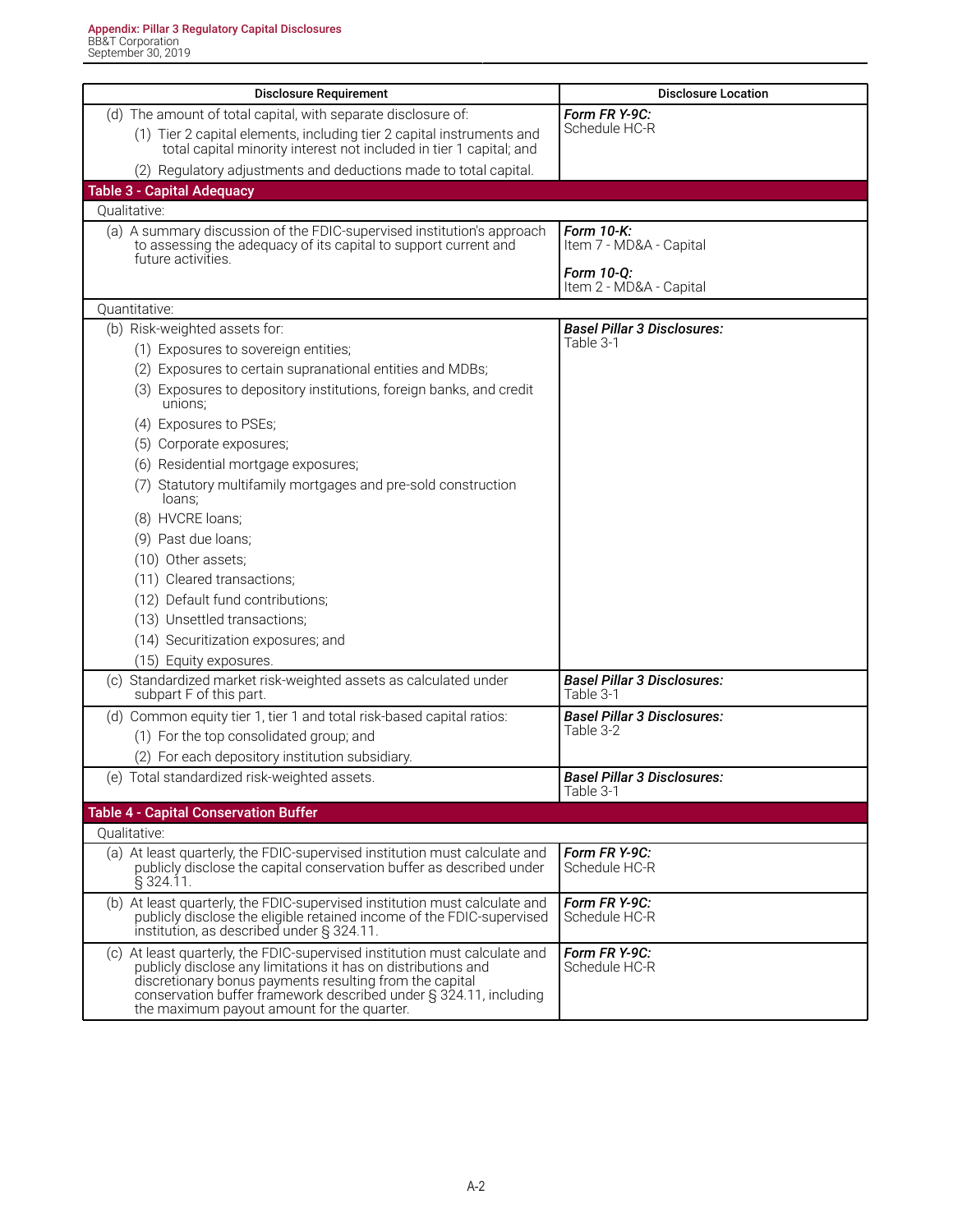| <b>Disclosure Requirement</b>                                                                                                                                                                                                                                                                                                                                                                                                                                                                                                                                                                                                   | <b>Disclosure Location</b>                                                                                                                                                                                                                          |
|---------------------------------------------------------------------------------------------------------------------------------------------------------------------------------------------------------------------------------------------------------------------------------------------------------------------------------------------------------------------------------------------------------------------------------------------------------------------------------------------------------------------------------------------------------------------------------------------------------------------------------|-----------------------------------------------------------------------------------------------------------------------------------------------------------------------------------------------------------------------------------------------------|
| <b>General Qualitative Disclosure</b>                                                                                                                                                                                                                                                                                                                                                                                                                                                                                                                                                                                           |                                                                                                                                                                                                                                                     |
| For each separate risk area described in Tables 5 through 10, the FDIC-<br>supervised institution must describe its risk management objectives and<br>policies, including: strategies and processes; the structure and<br>organization of the relevant risk management function; the scope and<br>nature of risk reporting and/or measurement systems; policies for<br>hedging and/or mitigating risk and strategies and processes for<br>monitoring the continuing effectiveness of hedges/mitigants.                                                                                                                          | See the references to the qualitative disclosures<br>below for each respective Pillar 3 table for the<br>location of these disclosures for each risk area.<br>In addition, see the Corporate Governance<br>section at bbt.com.                      |
| Table 5 - Credit Risk: General Disclosures                                                                                                                                                                                                                                                                                                                                                                                                                                                                                                                                                                                      |                                                                                                                                                                                                                                                     |
| Oualitative:                                                                                                                                                                                                                                                                                                                                                                                                                                                                                                                                                                                                                    |                                                                                                                                                                                                                                                     |
| (a) The general qualitative disclosure requirement with respect to credit<br>risk (excluding counterparty credit risk disclosed in accordance with<br>Table 6 to $\S$ 324.63), including:                                                                                                                                                                                                                                                                                                                                                                                                                                       | Form 10-K:<br>Note 1. Basis of Presentation<br>- Originated loans and leases                                                                                                                                                                        |
| (1) Policy for determining past due or delinquency status;                                                                                                                                                                                                                                                                                                                                                                                                                                                                                                                                                                      | - NPÀs<br>- ACL                                                                                                                                                                                                                                     |
| (2) Policy for placing loans on nonaccrual;                                                                                                                                                                                                                                                                                                                                                                                                                                                                                                                                                                                     | Item 7 - MD&A                                                                                                                                                                                                                                       |
| (3) Policy for returning loans to accrual status;                                                                                                                                                                                                                                                                                                                                                                                                                                                                                                                                                                               | - Lending activities<br>- Risk Management                                                                                                                                                                                                           |
| (4) Definition of and policy for identifying impaired loans (for<br>financial accounting purposes);                                                                                                                                                                                                                                                                                                                                                                                                                                                                                                                             | <b>Basel Pillar 3 Disclosures:</b>                                                                                                                                                                                                                  |
| (5) Description of the methodology that the entity uses to estimate<br>its allowance for loan and lease losses, including statistical<br>methods used where applicable;                                                                                                                                                                                                                                                                                                                                                                                                                                                         | Credit Risk                                                                                                                                                                                                                                         |
| (6) Policy for charging-off uncollectible amounts; and                                                                                                                                                                                                                                                                                                                                                                                                                                                                                                                                                                          |                                                                                                                                                                                                                                                     |
| (7) Discussion of the FDIC-supervised institution's credit risk<br>management policy.                                                                                                                                                                                                                                                                                                                                                                                                                                                                                                                                           |                                                                                                                                                                                                                                                     |
| Quantitative:                                                                                                                                                                                                                                                                                                                                                                                                                                                                                                                                                                                                                   |                                                                                                                                                                                                                                                     |
| (b) Total credit risk exposures and average credit risk exposures, after<br>accounting offsets in accordance with GAAP, without taking into<br>account the effects of credit risk mitigation techniques (for example,<br>collateral and netting not permitted under GAAP), over the period<br>categorized by major types of credit exposure. For example, FDIC-<br>supervised institutions could use categories similar to that used for<br>financial statement purposes. Such categories might include, for<br>instance:<br>(1) Loans, off-balance sheet commitments, and other non-derivative<br>off-balance sheet exposures; | Form 10-Q:<br><b>Consolidated Balance Sheet</b><br>Note 3. Securities<br>Note 4. Loans and ACL<br>Note 14. Commitments and Contingencies<br>Note 15. Fair Value Disclosures<br>Note 16. Derivative Financial Instruments<br>Item 2 - MD&A - Table 1 |
| (2) Debt securities; and                                                                                                                                                                                                                                                                                                                                                                                                                                                                                                                                                                                                        | Item 2 - MD&A - Table 7                                                                                                                                                                                                                             |
| (3) OTC derivatives.                                                                                                                                                                                                                                                                                                                                                                                                                                                                                                                                                                                                            |                                                                                                                                                                                                                                                     |
|                                                                                                                                                                                                                                                                                                                                                                                                                                                                                                                                                                                                                                 | <b>Basel Pillar 3 Disclosures:</b><br>Table 5-1<br>Table 5-2                                                                                                                                                                                        |
| (c) Geographic distribution of exposures, categorized in significant areas<br>by major types of credit exposure.                                                                                                                                                                                                                                                                                                                                                                                                                                                                                                                | <b>Basel Pillar 3 Disclosures:</b><br>Geographic Disclosures<br>Table 5-3<br>Table 5-4<br>Table 5-5<br>US Treasury, Agency, and Municipal Securities<br>Counterparty Credit Risk Related Disclosures                                                |
| (d) Industry or counterparty type distribution of exposures, categorized<br>by major types of credit exposure.                                                                                                                                                                                                                                                                                                                                                                                                                                                                                                                  | <b>Basel Pillar 3 Disclosures:</b><br>Table 5-6<br>Counterparty Credit Risk Related Disclosures                                                                                                                                                     |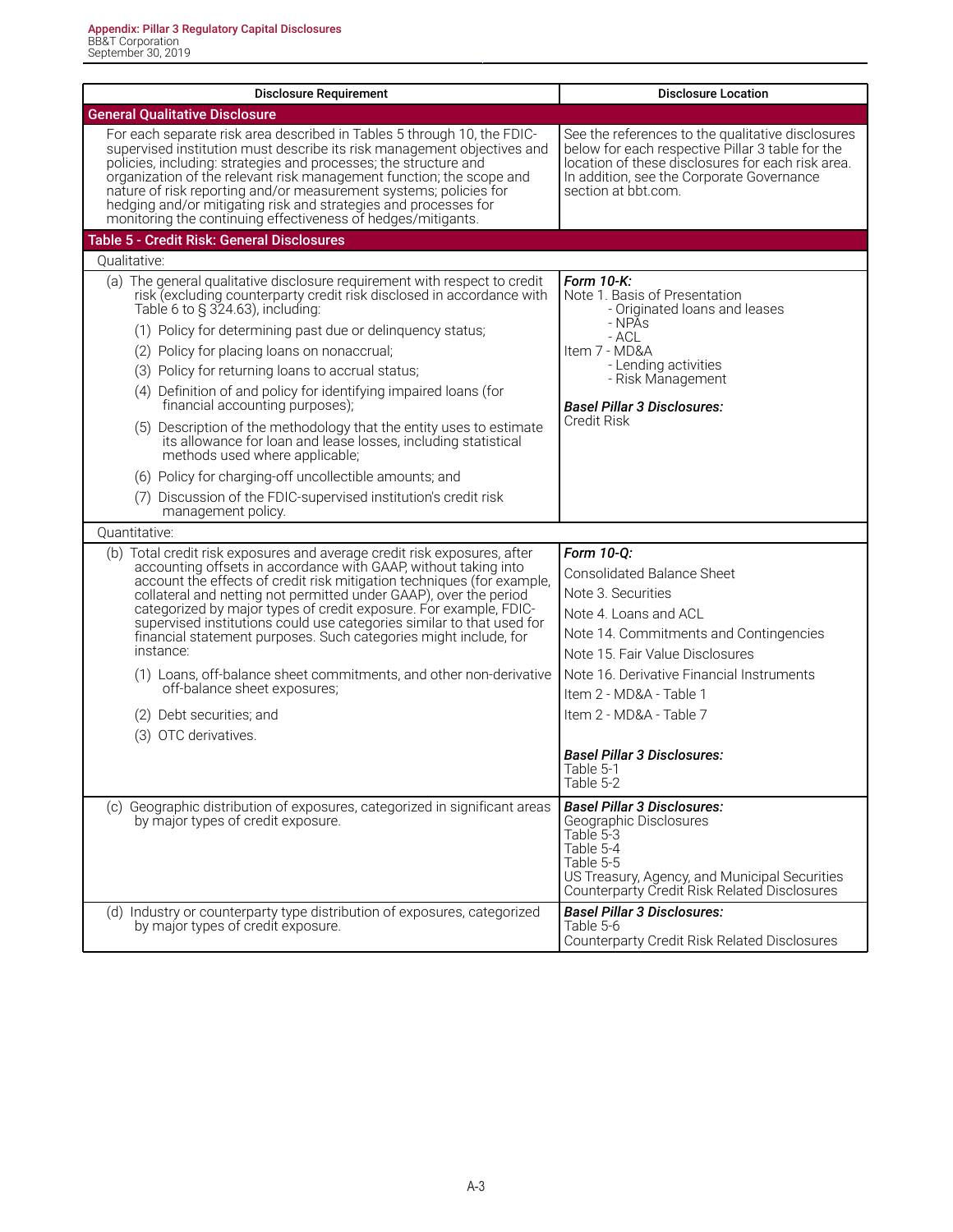| <b>Disclosure Requirement</b>                                                                                                                                                                                                                                                                                                                                             | <b>Disclosure Location</b>                                                                          |
|---------------------------------------------------------------------------------------------------------------------------------------------------------------------------------------------------------------------------------------------------------------------------------------------------------------------------------------------------------------------------|-----------------------------------------------------------------------------------------------------|
| (e) By major industry or counterparty type:                                                                                                                                                                                                                                                                                                                               | Form 10-Q:                                                                                          |
| (1) Amount of impaired loans for which there was a related<br>allowance under GAAP;                                                                                                                                                                                                                                                                                       | Note 4. Loans and ACL                                                                               |
| (2) Amount of impaired loans for which there was no related<br>allowance under GAAP;                                                                                                                                                                                                                                                                                      | <b>Basel Pillar 3 Disclosures:</b><br><b>Industry Disclosures</b>                                   |
| (3) Amount of loans past due 90 days and on nonaccrual;                                                                                                                                                                                                                                                                                                                   | Table 5-6                                                                                           |
| (4) Amount of loans past due 90 days and still accruing;                                                                                                                                                                                                                                                                                                                  |                                                                                                     |
| (5) The balance in the allowance for loan and lease losses at the end<br>of each period, disaggregated on the basis of the entity's<br>impairment method. To disaggregate the information required<br>on the basis of impairment methodology, an entity shall<br>separately disclose the amounts based on the requirements in<br>GAAP; and                                |                                                                                                     |
| (6) Charge-offs during the period.                                                                                                                                                                                                                                                                                                                                        |                                                                                                     |
| (f) Amount of impaired loans and, if available, the amount of past due<br>loans categorized by significant geographic areas including, if<br>practical, the amounts of allowances related to each geographical<br>area, further categorized as required by GAAP.                                                                                                          | <b>Basel Pillar 3 Disclosures:</b><br>Geographic Disclosures<br>Table 5-3<br>Table 5-4<br>Table 5-5 |
| (g) Reconciliation of changes in ALLL.                                                                                                                                                                                                                                                                                                                                    | Form 10-Q;                                                                                          |
|                                                                                                                                                                                                                                                                                                                                                                           | Note 4. Loans and ACL                                                                               |
| (h) Remaining contractual maturity breakdown (for example, one year or<br>less) of the whole portfolio, categorized by credit exposure.                                                                                                                                                                                                                                   | <b>Basel Pillar 3 Disclosures:</b><br>Table 5-1<br>Table 5-2                                        |
| Table 6 - Credit Risk: General Disclosure for Counterparty Credit Risk-Related Exposures                                                                                                                                                                                                                                                                                  |                                                                                                     |
| Oualitative:                                                                                                                                                                                                                                                                                                                                                              |                                                                                                     |
| (a) The general qualitative disclosure requirement with respect to OTC<br>derivatives, eligible margin loans, and repo-style transactions,<br>including a discussion of:                                                                                                                                                                                                  | Form 10-K:<br>Note 17. Derivative Financial Instruments<br>Item 7 - MD&A - Risk Management          |
| (1) The methodology used to assign credit limits for counterparty<br>credit exposures;                                                                                                                                                                                                                                                                                    |                                                                                                     |
| (2) Policies for securing collateral, valuing and managing collateral,<br>and establishing credit reserves;                                                                                                                                                                                                                                                               | Form 10-0:                                                                                          |
| (3) The primary types of collateral taken; and                                                                                                                                                                                                                                                                                                                            | Note 16. Derivative Financial Instruments                                                           |
| (4) The impact of the amount of collateral the FDIC-supervised<br>institution would have to provide given a deterioration in the<br>FDIC-supervised institution's own creditworthiness.                                                                                                                                                                                   | Basel Pillar 3 Disclosures:<br>Counterparty Credit Risk-Related Exposures                           |
|                                                                                                                                                                                                                                                                                                                                                                           | BB&T's exposure to repo-style transactions is not<br>material.                                      |
| Quantitative:                                                                                                                                                                                                                                                                                                                                                             |                                                                                                     |
| (b) Gross positive fair value of contracts, collateral held (including type,<br>for example, cash, government securities), and net unsecured credit<br>exposure. An FDIC-supervised institution also must disclose the<br>notional value of credit derivative hedges purchased for counterparty<br>credit risk protection and the distribution of current credit exposure | Form 10-Q:<br>Note 16. Derivative Financial Instruments                                             |
| by exposure type.                                                                                                                                                                                                                                                                                                                                                         | BB&T does not currently have material credit<br>derivatives.                                        |
| Notional amount of purchased and sold credit derivatives, segregated<br>(C)<br>between use for the FDIC-supervised institution's own credit portfolio<br>and in its intermediation activities, including the distribution of the<br>credit derivative products used, categorized further by protection<br>bought and sold within each product group.                      | BB&T did not have material purchases or sales<br>of credit derivatives.                             |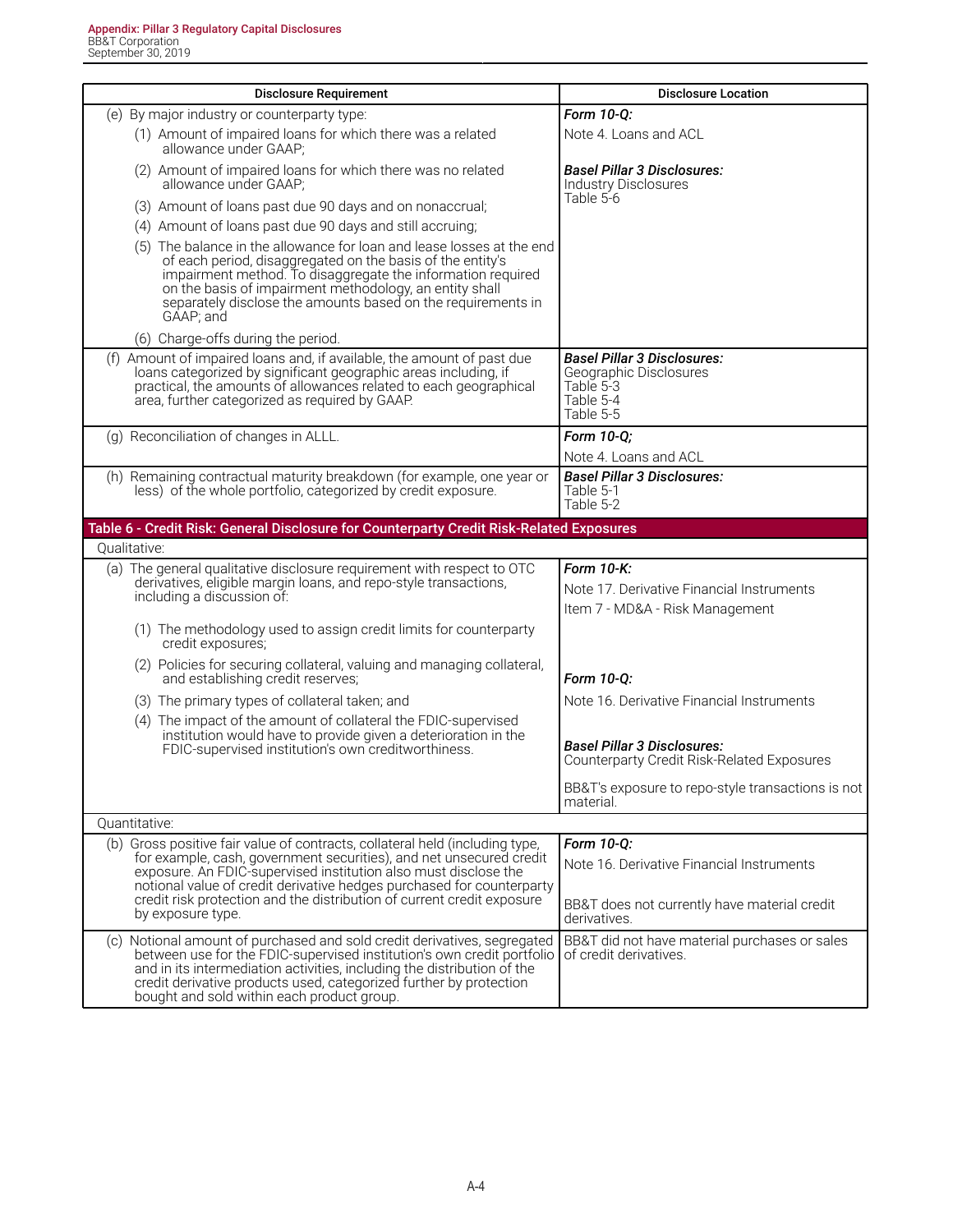| <b>Disclosure Requirement</b>                                                                                                                                                                                                                                                                                                                               | <b>Disclosure Location</b>                                                                                                                                                                                                                                                                                                                                                                     |
|-------------------------------------------------------------------------------------------------------------------------------------------------------------------------------------------------------------------------------------------------------------------------------------------------------------------------------------------------------------|------------------------------------------------------------------------------------------------------------------------------------------------------------------------------------------------------------------------------------------------------------------------------------------------------------------------------------------------------------------------------------------------|
| <b>Table 7 - Credit Risk Mitigation</b>                                                                                                                                                                                                                                                                                                                     |                                                                                                                                                                                                                                                                                                                                                                                                |
| Qualitative:                                                                                                                                                                                                                                                                                                                                                |                                                                                                                                                                                                                                                                                                                                                                                                |
| (a) The general qualitative disclosure requirement with respect to credit<br>risk mitigation, including:<br>(1) Policies and processes for collateral valuation and management;<br>(2) A description of the main types of collateral taken by the FDIC-<br>supervised institution;<br>(3) The main types of guarantors/credit derivative counterparties and | Form 10-K:<br>Note 1. Basis of Presentation<br>- Originated loans and leases<br>- TDRs<br>- NPAs<br>- ACL - Commercial<br>Note 13. Commitments and Contingencies                                                                                                                                                                                                                               |
| their creditworthiness; and                                                                                                                                                                                                                                                                                                                                 | Note 16. Fair Value Disclosures                                                                                                                                                                                                                                                                                                                                                                |
| (4) Information about (market or credit) risk concentrations with<br>respect to credit risk mitigation.                                                                                                                                                                                                                                                     | - Contractual commitments<br>Note 17. Derivative Financial Instruments<br>- Dealer Counterparties<br>Item 7 - MD&A<br>- Risk Management<br>- Risk Management - Credit risk<br>- Risk Management - Market risk<br>- Lending Activities<br>- Critical Accounting Policies - Derivative<br>Assets and Liabilities<br>Item 1A - Risk Factors - Credit Risk<br>Item 1A - Risk Factors - Market Risk |
| Ouantitative:                                                                                                                                                                                                                                                                                                                                               |                                                                                                                                                                                                                                                                                                                                                                                                |
| (b) For each separately disclosed credit risk portfolio, the total exposure<br>that is covered by eligible financial collateral, and after the<br>application of haircuts.                                                                                                                                                                                  | <b>Basel Pillar 3 Disclosures:</b><br>Table 7-1                                                                                                                                                                                                                                                                                                                                                |
| (c) For each separately disclosed portfolio, the total exposure that is<br>covered by guarantees/credit derivatives and the risk-weighted asset<br>amount associated with that exposure.                                                                                                                                                                    | <b>Basel Pillar 3 Disclosures:</b><br><b>Risk Mitigation</b>                                                                                                                                                                                                                                                                                                                                   |
| <b>Table 8 - Securitization</b>                                                                                                                                                                                                                                                                                                                             |                                                                                                                                                                                                                                                                                                                                                                                                |
| Qualitative:                                                                                                                                                                                                                                                                                                                                                |                                                                                                                                                                                                                                                                                                                                                                                                |
| (a) The general qualitative disclosure requirement with respect to a<br>securitization (including synthetic securitizations), including a<br>discussion of:                                                                                                                                                                                                 | <b>Basel Pillar 3 Disclosures:</b><br>Securitizations                                                                                                                                                                                                                                                                                                                                          |
| (1) The FDIC-supervised institution's objectives for securitizing<br>assets, including the extent to which these activities transfer<br>credit risk of the underlying exposures away from the FDIC-<br>supervised institution to other entities and including the type of<br>risks assumed and retained with resecuritization activity;                     | <b>Form 10-K:</b><br>Note 1. Basis of Presentation<br>Item 7 - MD&A - Risk Management                                                                                                                                                                                                                                                                                                          |
| (2) The nature of the risks (e.g. liquidity risk) inherent in the<br>securitized assets:                                                                                                                                                                                                                                                                    |                                                                                                                                                                                                                                                                                                                                                                                                |
| (3) The roles played by the FDIC-supervised institution in the<br>securitization process and an indication of the extent of the<br>FDIC-supervised institution's involvement in each of them;                                                                                                                                                               |                                                                                                                                                                                                                                                                                                                                                                                                |
| (4) The processes in place to monitor changes in the credit and<br>market risk of securitization exposures including how those<br>processes differ for resecuritization exposures;                                                                                                                                                                          |                                                                                                                                                                                                                                                                                                                                                                                                |
| (5) The FDIC-supervised institution's policy for mitigating the credit<br>risk retained through securitization and resecuritization<br>exposures; and                                                                                                                                                                                                       |                                                                                                                                                                                                                                                                                                                                                                                                |
| (6) The risk-based capital approaches that the FDIC-supervised<br>institution follows for its securitization exposures including the<br>type of securitization exposure to which each approach applies.                                                                                                                                                     |                                                                                                                                                                                                                                                                                                                                                                                                |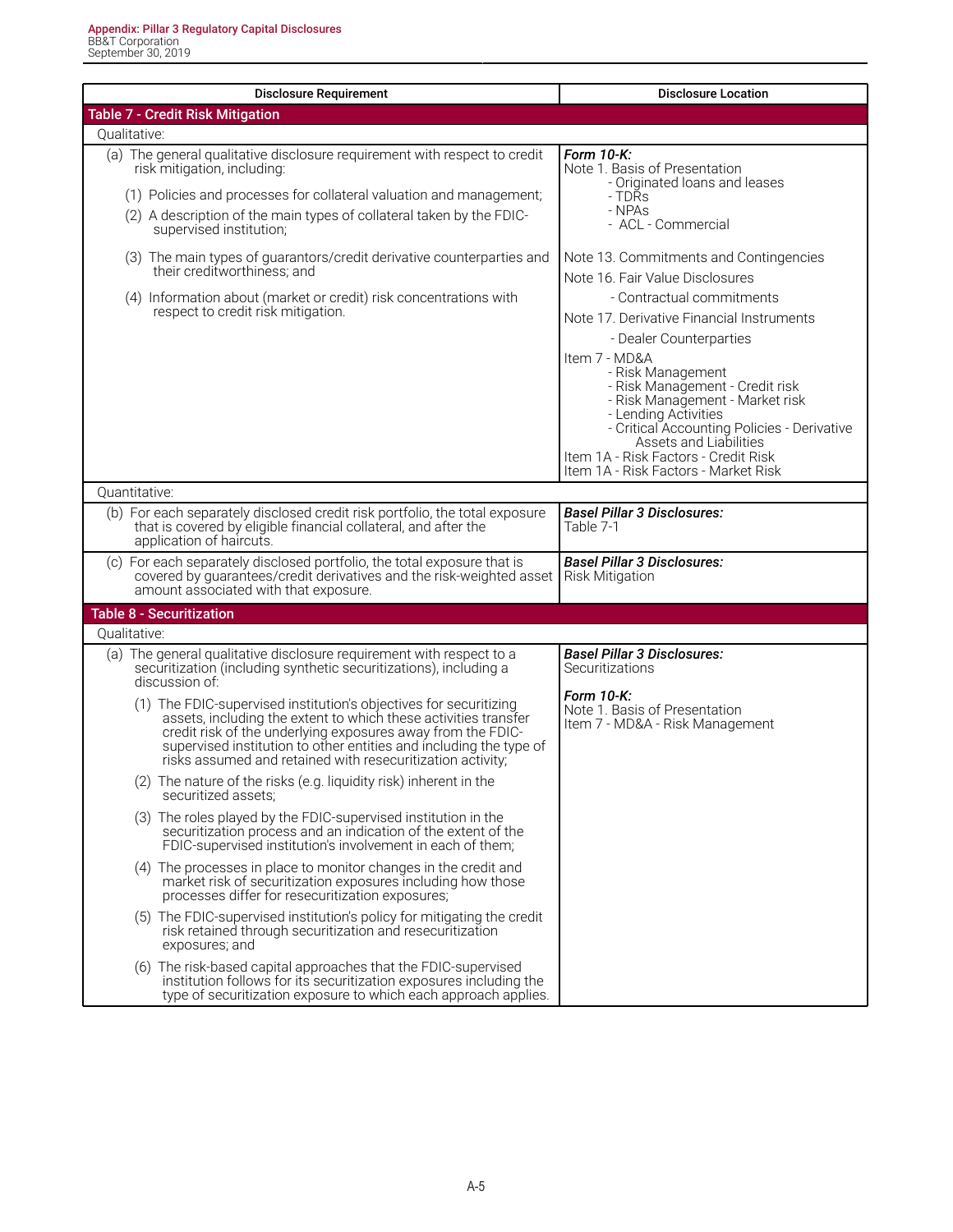| <b>Disclosure Requirement</b>                                                                                                                                                                                                                                                                                                                                                        | <b>Disclosure Location</b>                                                                                                                               |
|--------------------------------------------------------------------------------------------------------------------------------------------------------------------------------------------------------------------------------------------------------------------------------------------------------------------------------------------------------------------------------------|----------------------------------------------------------------------------------------------------------------------------------------------------------|
| $(b)$ A list of:                                                                                                                                                                                                                                                                                                                                                                     | Not applicable, BB&T does not currently                                                                                                                  |
| (1) The type of securitization SPEs that the FDIC-supervised<br>institution, as sponsor, uses to securitize third-party exposures.<br>The FDIC-supervised institution must indicate whether it has<br>exposure to these SPEs, either on- or off-balance sheet; and                                                                                                                   | securitize assets.                                                                                                                                       |
| (2) Affiliated entities:                                                                                                                                                                                                                                                                                                                                                             |                                                                                                                                                          |
| (i) That the FDIC-supervised institution manages or advises; and                                                                                                                                                                                                                                                                                                                     |                                                                                                                                                          |
| (ii) That invest either in the securitization exposures that the<br>FDIC-supervised institution has securitized or in<br>securitization SPEs that the FDIC-supervised institution<br>sponsors.                                                                                                                                                                                       |                                                                                                                                                          |
| (c) Summary of the FDIC-supervised institution's accounting policies for<br>securitization activities, including:                                                                                                                                                                                                                                                                    | Not applicable, BB&T does not currently<br>securitize assets.                                                                                            |
| (1) Whether the transactions are treated as sales or financings;                                                                                                                                                                                                                                                                                                                     |                                                                                                                                                          |
| (2) Recognition of gain-on-sale;                                                                                                                                                                                                                                                                                                                                                     |                                                                                                                                                          |
| (3) Methods and key assumptions applied in valuing retained or<br>purchased interests;                                                                                                                                                                                                                                                                                               |                                                                                                                                                          |
| (4) Changes in methods and key assumptions from the previous<br>period for valuing retained interests and impact of the changes;                                                                                                                                                                                                                                                     |                                                                                                                                                          |
| (5) Treatment of synthetic securitizations;                                                                                                                                                                                                                                                                                                                                          |                                                                                                                                                          |
| (6) How exposures intended to be securitized are valued and<br>whether they are recorded under subpart D of this part; and                                                                                                                                                                                                                                                           |                                                                                                                                                          |
| (7) Policies for recognizing liabilities on the balance sheet for<br>arrangements that could require the FDIC-supervised institution<br>to provide financial support for securitized assets.                                                                                                                                                                                         |                                                                                                                                                          |
| (d) An explanation of significant changes to any quantitative information<br>since the last reporting period.                                                                                                                                                                                                                                                                        | <b>Basel Pillar 3 Disclosures:</b><br>Securitizations                                                                                                    |
| Quantitative:                                                                                                                                                                                                                                                                                                                                                                        |                                                                                                                                                          |
| (e) The total outstanding exposures securitized by the FDIC-supervised<br>institution in securitizations that meet the operational criteria<br>provided in § 324.41 (categorized into traditional and synthetic<br>securitizations), by exposure type, separately for securitizations of<br>third-party exposures for which the FDIC-supervised institution acts<br>only as sponsor. | Not applicable, BB&T does not currently<br>securitize assets.                                                                                            |
| (f) For exposures securitized by the FDIC-supervised institution in<br>securitizations that meet the operational criteria in § 324.41:                                                                                                                                                                                                                                               | Not applicable, BB&T does not currently<br>securitize assets.                                                                                            |
| (1) Amount of securitized assets that are impaired/past due<br>categorized by exposure type; and                                                                                                                                                                                                                                                                                     |                                                                                                                                                          |
| (2) Losses recognized by the FDIC-supervised institution during the<br>current period categorized by exposure type.                                                                                                                                                                                                                                                                  |                                                                                                                                                          |
| (g) The total amount of outstanding exposures intended to be securitized<br>categorized by exposure type.                                                                                                                                                                                                                                                                            | Not applicable, BB&T does not currently<br>securitize assets.                                                                                            |
| (h) Aggregate amount of:                                                                                                                                                                                                                                                                                                                                                             | <b>Basel Pillar 3 Disclosures:</b>                                                                                                                       |
| (1) On-balance sheet securitization exposures retained or purchased<br>categorized by exposure type; and                                                                                                                                                                                                                                                                             | Table 8-1                                                                                                                                                |
| (2) Off-balance sheet securitization exposures categorized by<br>exposure type.                                                                                                                                                                                                                                                                                                      |                                                                                                                                                          |
| (1) Aggregate amount of securitization exposures retained or<br>(i)<br>purchased and the associated capital requirements for these<br>exposures, categorized between securitization and<br>resecuritization exposures, further categorized into a<br>meaningful number of risk weight bands and by risk-based<br>capital approach (e.g., SSFA); and                                  | <b>Basel Pillar 3 Disclosures:</b><br>Table 8-2<br>Table 8-3<br>BB&T does not have any securitization<br>exposures that have been deducted from capital. |
| (2) Exposures that have been deducted entirely from tier 1 capital,<br>CEIOs deducted from total capital (as described in § 324.42(a)<br>(1)), and other exposures deducted from total capital should be<br>disclosed separately by exposure type.                                                                                                                                   |                                                                                                                                                          |
| (j) Summary of current year's securitization activity, including the amount<br>of exposures securitized (by exposure type), and recognized gain or<br>loss on sale by exposure type.                                                                                                                                                                                                 | BB&T does not currently securitize assets. The<br>gain or loss on sale of securitizations was<br>immaterial for the most recent quarter.                 |